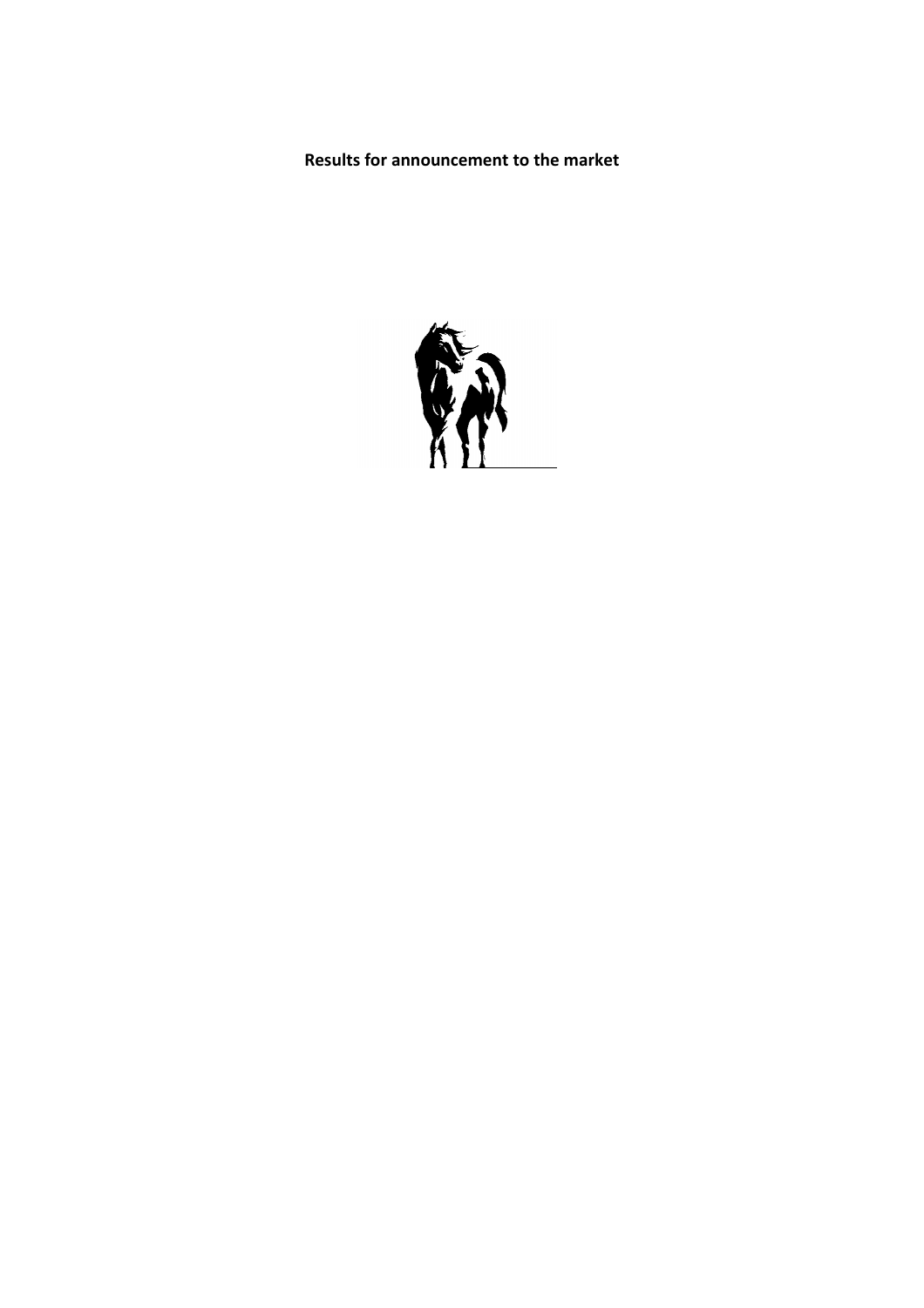APPENDIX 4D

#### Results for announcement to the market

### Preliminary Final Report for the half-year ended 31 December 2011 (Rule 4.2A) Previous corresponding period - 31 December 2010

| <b>Consolidated</b>                          | 6 months to<br>31 Dec 2011<br>\$000 | 6 months to<br>31 Dec 2010<br>\$000 | <b>Movement</b><br>\$000 | <b>Movement</b><br>% |
|----------------------------------------------|-------------------------------------|-------------------------------------|--------------------------|----------------------|
| Revenue from ordinary activities             | 46,043                              | 84,104                              | (38,061)                 | (45.25)              |
| Net profit after tax                         | 16,140                              | 32,300                              | (16, 160)                | (50.03)              |
| Net profit after tax attributable to members | 16,140                              | 32,300                              | (16, 160)                | (50.03)              |
| Net asset backing per ordinary security      | 0.65                                | 0.42                                | 0.23                     | 54.76                |

| Dividend / capital return paid on:                      | 6 months to<br>31 Dec 2011<br>\$000 | 6 months to<br>31 Dec 2010<br>\$000 | <b>Cents per</b><br>share | Record<br>date |
|---------------------------------------------------------|-------------------------------------|-------------------------------------|---------------------------|----------------|
| Capital return paid 20 August 2010                      | ٠                                   | 14,567                              | 5.0                       | 6 Aug 2010     |
| Fully franked special dividend paid<br>17 December 2010 | -                                   | 5,828                               | 2.0                       | 10 Dec 2010    |

This Appendix 4D is to be read in conjunction with the 2011 Annual Report, the December 2011 Interim Financial Report and Directors' Report.

The directors do not propose to pay any additional dividend or capital return for the half-year ended 31 December 2011.

#### Review of operations - highlights

- Strong balance sheet at 31 December 2011 with closing cash balance of \$102.0m
- **B** Share Placement and Share Purchase Plan raising \$40.0m and \$9.4m respectively
- **•** Commencement of mining at Mt Magnet in September 2011 with gold production to commence first quarter of 2012
- **Purchase of an 80% interest in Mining Lease 77/1254 from Beacon Minerals Limited for \$4m in cash and** a staged royalty, subject to various precedent conditions including Beacon shareholder approval
- Inclusion into the S&P/ASX 200 Index in December 2011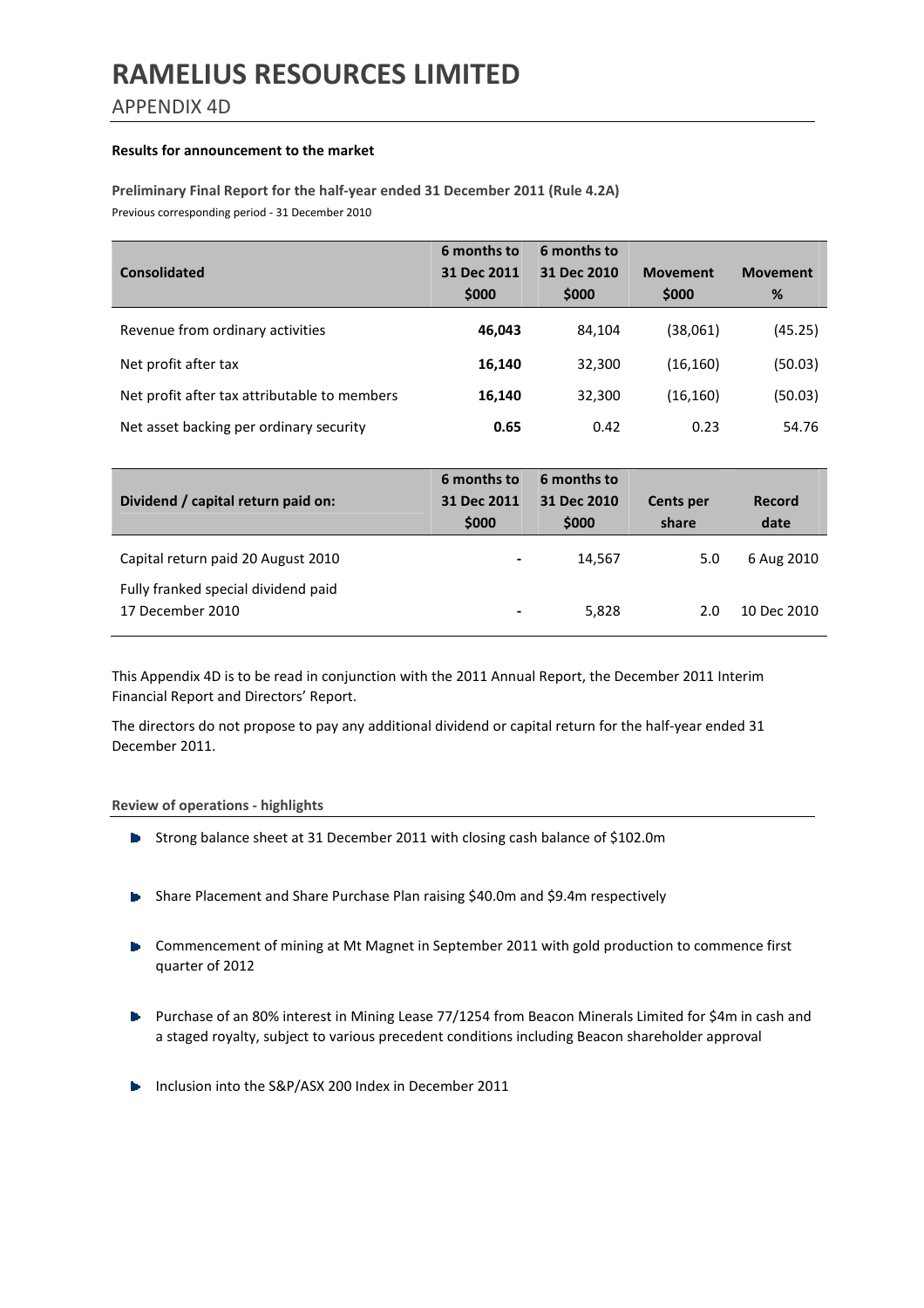APPENDIX 4D

### Key financial highlights

|                                     | 6 months to<br>31 Dec 2011    | 6 months to<br>31 Dec 2010     | <b>Movement</b>         |
|-------------------------------------|-------------------------------|--------------------------------|-------------------------|
| Performance                         | \$000                         | \$000                          | \$000                   |
| Total sales revenue                 | 46,043                        | 84,104                         | (38,061)                |
| Cost of sales                       | (22, 581)                     | (35,094)                       | 12,513                  |
| Gross profit                        | 23,462                        | 49,010                         | (25, 548)               |
| Net profit after tax (NPAT)         | 16,140                        | 32,300                         | (16, 160)               |
| Dividends / capital return (cps)    |                               | 20,395                         | (20, 395)               |
| Basic EPS (cps)                     | 5.4                           | 11.1                           | (5.7)                   |
| Dilutive EPS (cps)                  | 5.3                           | 11.1                           | (5.8)                   |
| <b>Cash flows</b>                   |                               |                                |                         |
| Cash flow from operating activities | 25,920                        | 64,482                         | (38, 562)               |
|                                     | As at<br>31 Dec 2011<br>\$000 | As at<br>30 June 2011<br>\$000 | <b>Movement</b><br>$\%$ |
| <b>Financial position</b>           |                               |                                |                         |
| Net assets                          | 218,373                       | 153,704                        | 42.07                   |
| Cash balance                        | 102,019                       | 89,546                         | 13.93                   |

The Interim Financial Report follows.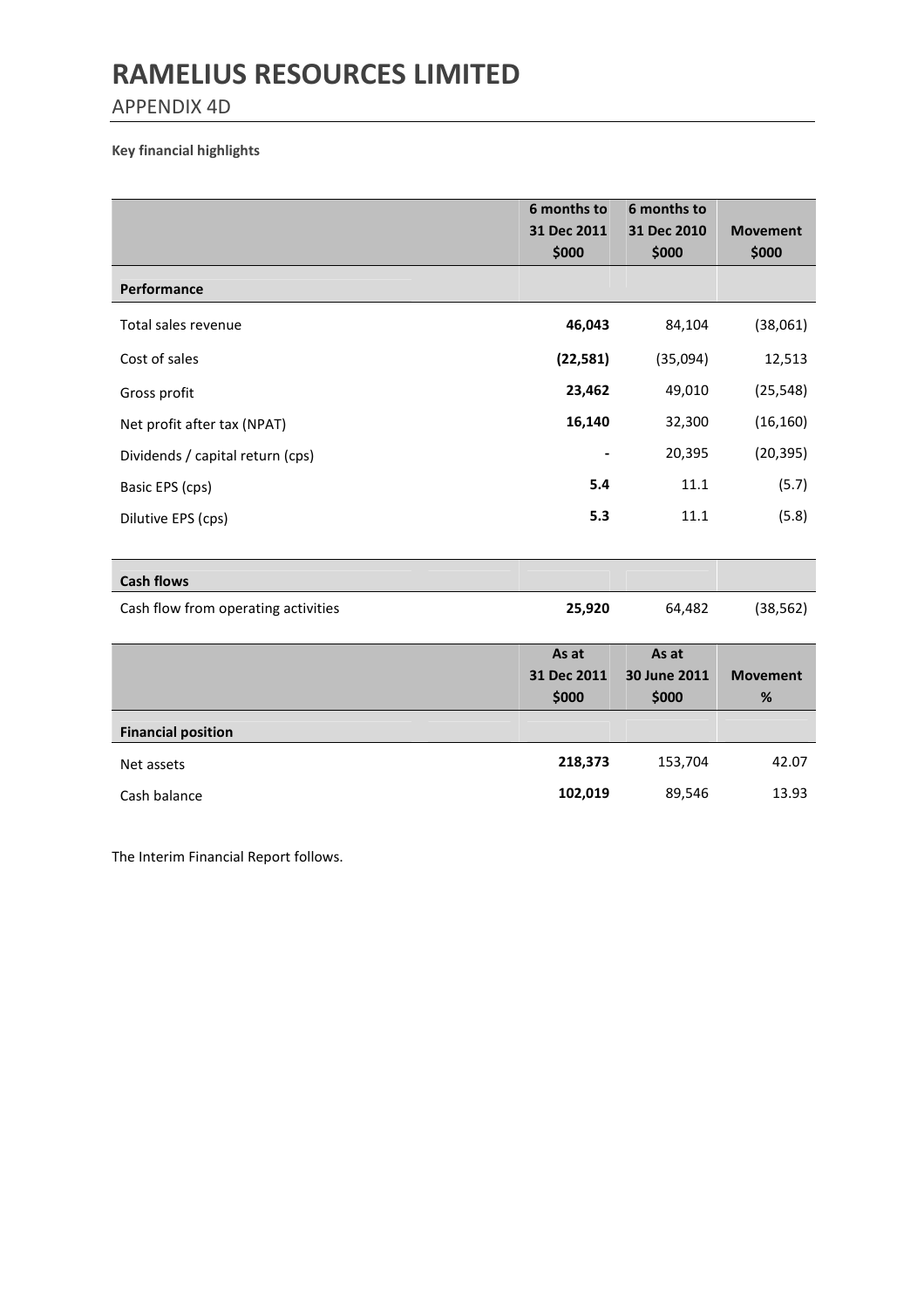

Consolidated Group

## Interim Financial Report 31 December 2011

#### CORPORATE DIRECTORY

Ramelius Resources Limited ACN 001 717 540 ABN 51 001 717 540 Incorporated in NSW

#### Registered Office

Suite 4, 148 Greenhill Road PARKSIDE SA 5063 Telephone: (08) 8271 1999 Facsimile: (08) 8271 1988 Email: info@rameliusresources.com.au

#### Share Registar

Computershare Investor Services Pty Ltd Level 5, 115 Grenfell Street ADELAIDE SA 5000 Telephone: (08) 8236 2300 Facsimile: (08) 8236 2305 Email: info@computershare.com.au

#### Auditor Grant Thornton Chartered Accountants 67 Greenhill Road Wayville SA 5034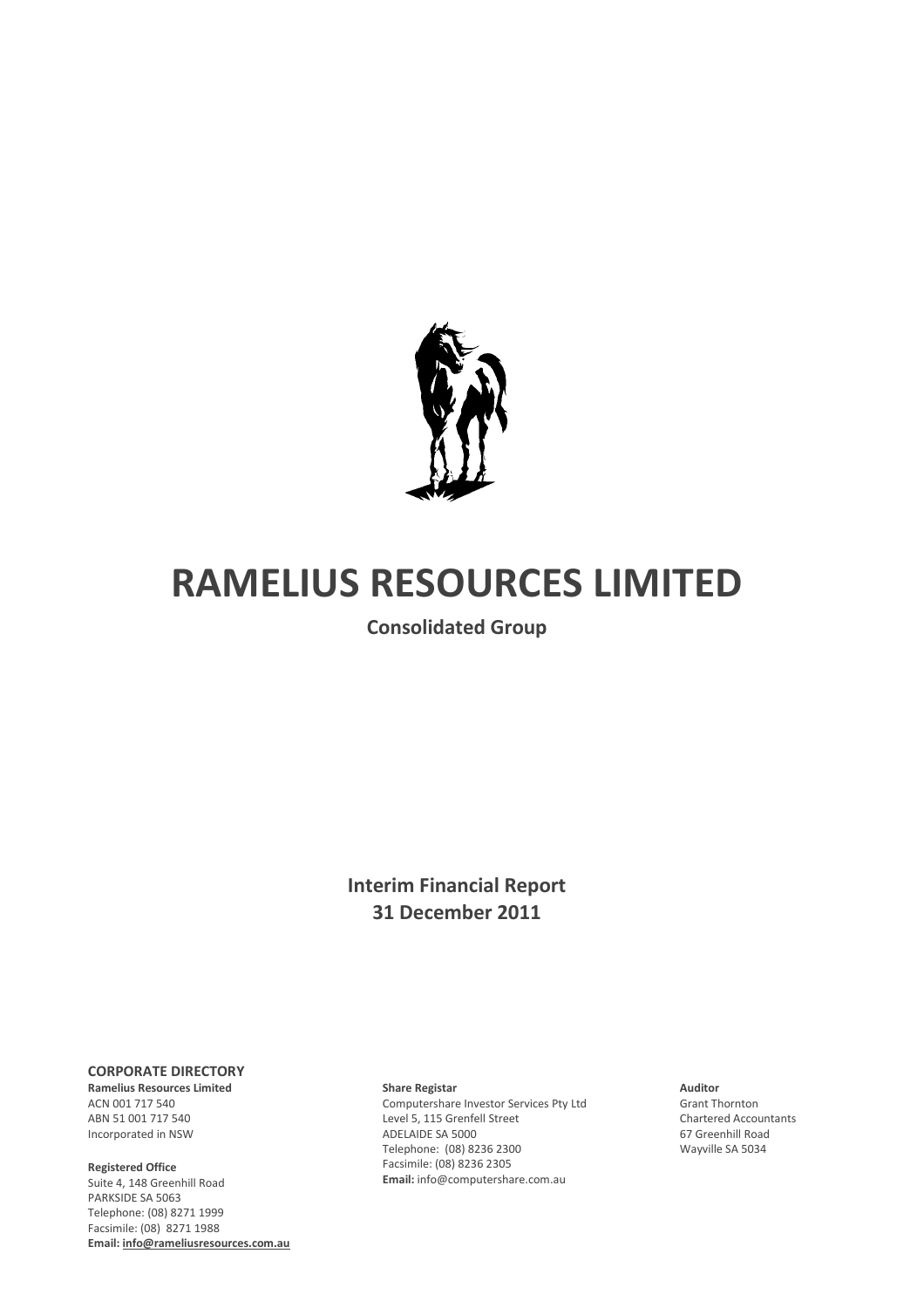### DIRECTORS' REPORT

FOR THE HALF YEAR ENDED 31 DECEMBER 2011

Your directors present their report on the consolidated entity consisting of Ramelius Resources Limited ("the Company") and its controlled entities ("Consolidated Group" or "Group") for the half-year ended 31 December 2011 and the auditor's independent review report thereon.

### **Directors**

The directors of Ramelius Resources Limited ("the Company") at any time during or since the end of the half-year are:

Robert Michael Kennedy Independent Non-Executive Chairman

Reginald George Nelson Independent Non-Executive Director

Ian James Gordon Managing Director

Kevin James Lines Independent Non-Executive Director

### Principal activities

The principle activities of the Group during the period include exploration, mine development, gold production and milling services.

### Review and results of operations

During the half-year the Consolidated Group continued mining activities at its Wattle Dam underground gold mine, including stoping within Blocks C and D.

The Wattle Dam decline was extended to the 980mRL and deep exploratory drilling also undertaken below the current underground mine.

The mining proposal for the Mt Magnet Galaxy project was approved by the Department of Mines and Petroleum of Western Australia and in September 2011, mining commenced at Mt Magnet. During the reporting period the Group also continued refurbishment work on the Mt Magnet treatment plant.

Put options were purchased at a strike price of A\$1,250 per ounce over 75,000 ounces of gold to underpin revenue for the Mt Magnet development project during the 2012 calendar year. These put options enable Ramelius to retain full exposure to the current, and any future rises in the gold price while providing protection to a fall in the gold price below the strike price.

The Group continued exploration drilling outside the optimised Galaxy cutback project that encompasses the Saturn, Mars and Perseverance pits at Mt Magnet. Exploratory drilling was also completed around the historical Morning Star, Brown Hill, Reno, Vegas and Hesperus pits as well as reconnaissance drilling at Bullocks and below the historical Hill 50 tails dump to the north of Galaxy.

Exploration drilling also continued at the Group's Mt Windsor project located in Queensland and at the Big Blue and Angel Wing projects located in Nevada USA.

In November 2011 a placement of 34,782,608 shares at \$1.15 per share, primarily to institutional investors in North America, raised \$40 million before costs. A further \$9,406,133 before costs was raised in December 2011 from the issue of 8,179,246 shares to shareholders at \$1.15 per share under the Company's Share Purchase Plan. These funds were raised to enable a more aggressive development of the Mt Magnet gold mine and for asset level acquisition opportunities that may arise.

In December 2011, the Group announced that it had agreed to purchase an 80% interest in Mining Lease 77/1254 from Beacon Minerals Limited ("Beacon"). The lease is located near Lake Barlee in Western Australia and contains the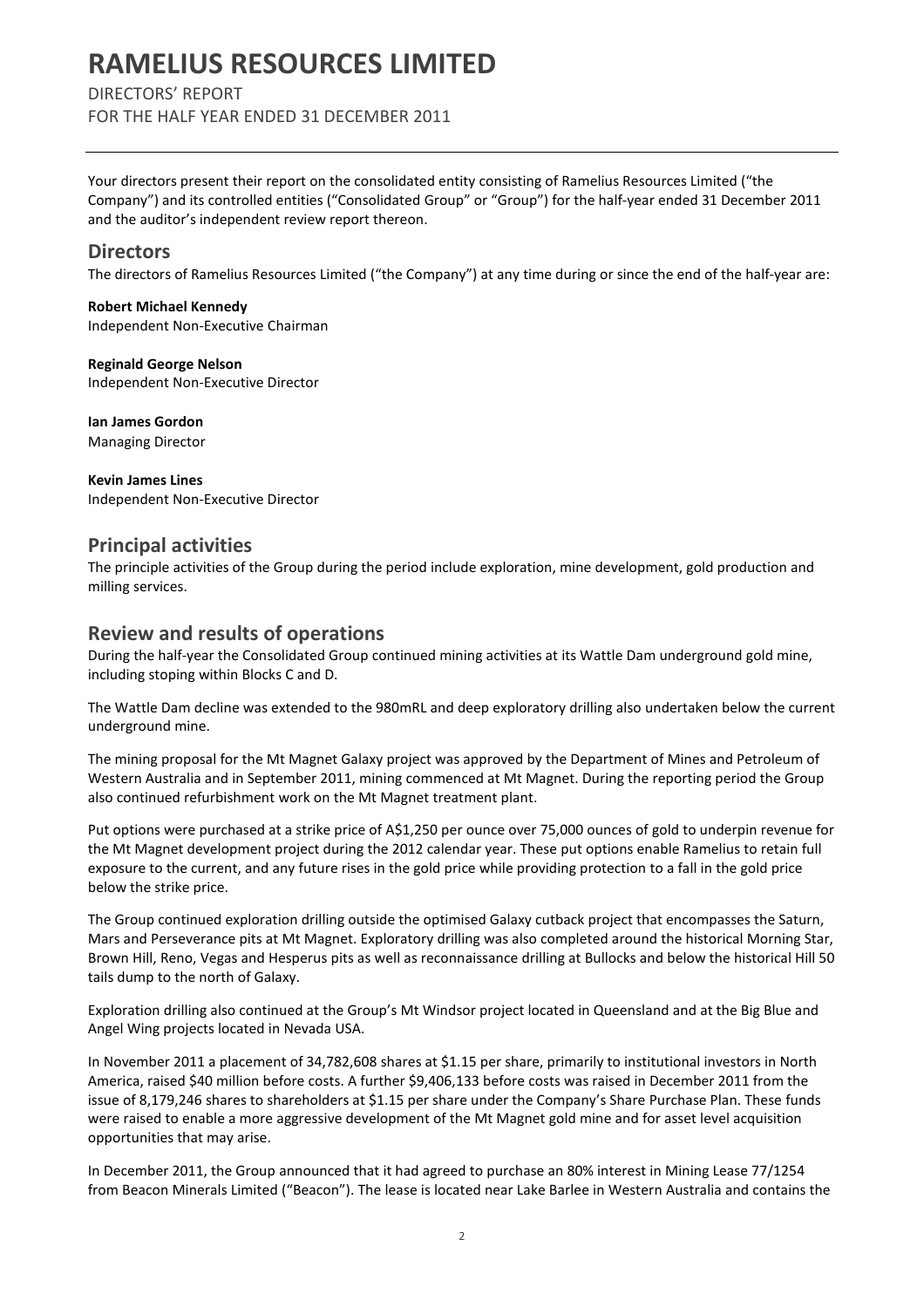### DIRECTORS' REPORT

FOR THE HALF YEAR ENDED 31 DECEMBER 2011

Barlee gold project. The consideration for the purchase, which is subject to various precedent conditions including Beacon shareholder approval, is \$4 million in cash and a staged royalty.

Gold sales for the December 2011 half-year totalled \$45,798,665 compared to \$83,664,965 recorded in the 31 December 2010 half-year. The average gold sales price received during the reporting period was \$1,593 per ounce compared to \$1,387 per ounce in the December 2010 half-year.

Net Profit after income tax for the half-year was \$16,140,834.

### Events subsequent to balance date

Other than the items detailed below, there has not arisen in the interval between 31 December 2011 and the date of this report any item, transaction or event of a material and unusual nature likely, in the opinion of the directors of the Company, to affect significantly the operations of the Consolidated Group, the results of those operations, or the state of affairs of the Consolidated Group, in future years.

The Group signed an agreement to purchase 100% of Terrain Minerals Limited's Coogee gold deposit located near Kambalda in Western Australia. Consideration for this acquisition is \$900,000.

The Group signed a letter of intent to purchase the Vivien gold deposit from Agnew Gold Mining Company, a subsidiary of Gold Fields Limited. The acquisition of the gold deposit which is located west of Leinster in Western Australia is subject to completion of formal agreements and consents from relevant government authorities. The consideration for the purchase is \$10 million cash and a production royalty.

An agreement was signed with Breakaway Resources Limited to purchase various exploration, prospecting and mining tenements located in the West Kambalda region of Western Australia and immediately north of the Wattle Dam gold mine. Consideration for the acquisition is \$300,000 cash and a royalty of 1.5% on the net smelter return on all minerals other than nickel.

### Likely developments

Further information about likely developments in the operations of the Company and the expected results of those operations in future years have not been included in this report because disclosure of the information would be likely to result in unreasonable prejudice to the Company.

### Auditors independence declaration

Section 307C of the Corporations Act 2001 requires the Company's auditors, Grant Thornton, to provide the directors of Ramelius Resources Limited with an Independence Declaration in relation to the review of the half-year financial report. The Independence Declaration is set out on the following page and forms part of this Director's Report.

### Rounding of amounts

The Company is of a kind referred to in Class Order 98/100, issued by the Australian Securities and Investment Commission, relating to 'rounding off' of amounts in the directors report and financial report. Amounts in the Directors' Report and financial report have been rounded off to the nearest thousand dollars in accordance with that Class Order.

The Directors Report is signed in accordance with a resolution of the Board of directors.

Robert Michael Kennedy

Chairman Adelaide 27 February 2012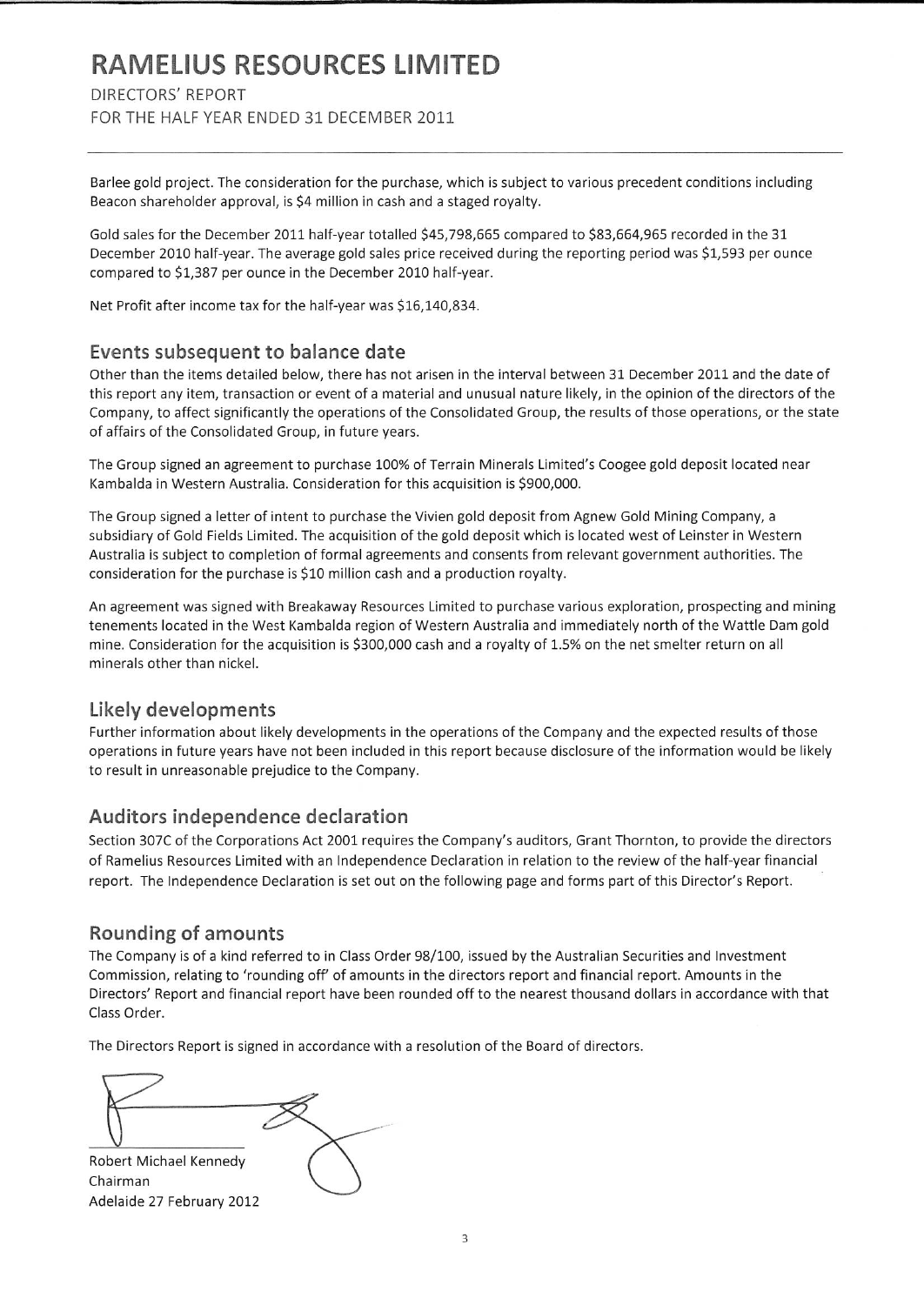

Level 1, 67 Greenhill Rd Wayville SA 5034 GPO Box 1270 Adelaide SA 5001 **T** 61 8 8372 6666 **F** 61 8 8372 6677 **E** info.sa@au.gt.com **W** www.grantthornton.com.au

#### AUDITOR'S INDEPENDENCE DECLARATION TO THE DIRECTORS OF RAMELIUS RESOURCES LIMITED

In accordance with the requirements of section 307C of the Corporations Act 2001, as lead auditor for the review of Ramelius Resources Limited for the half-year ended 31 December 2011, I declare that, to the best of my knowledge and belief, there have been:

- a no contraventions of the auditor independence requirements of the Corporations Act 2001 in relation to the review; and
- b no contraventions of any applicable code of professional conduct in relation to the review.

Grant Thomber

GRANT THORNTON SOUTH AUSTRALIAN PARTNERSHIP Chartered Accountants

P S Paterson Partner

Adelaide, 27 February 2012

Grant Thornton South Australian Partnership ABN 27 244 906 724 a subsidiary or related entity of Grant Thornton Australia Ltd ABN 41 127 556 389

Grant Thornton Australia Limited is a member firm within Grant Thornton International Ltd. Grant Thornton International Ltd and the member firms are not a worldwide partnership. Grant Thornton Australia Limited, together with its subsidiaries and related entities, delivers its services independently in Australia.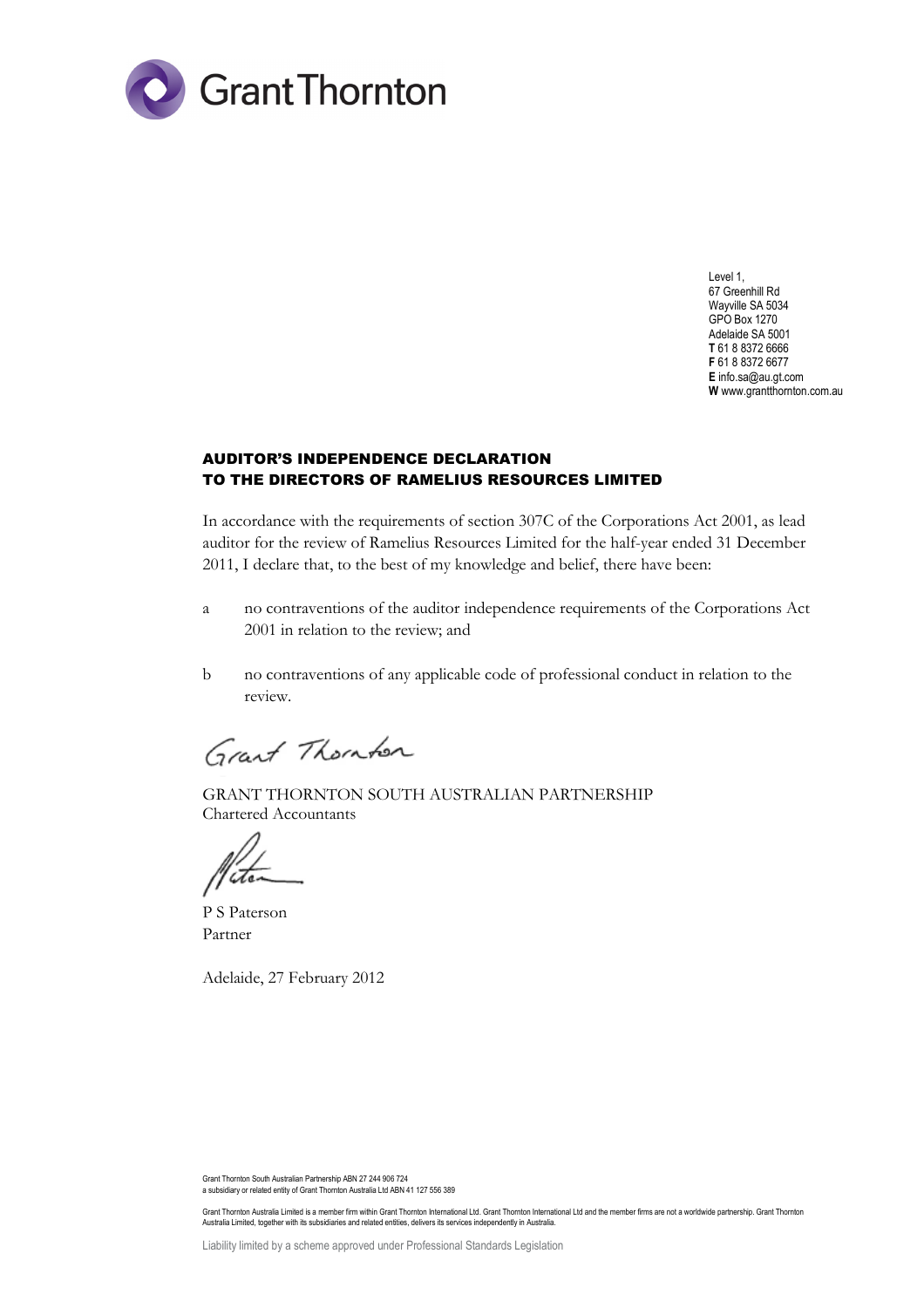### CONSOLIDATED INCOME STATEMENT

FOR THE HALF YEAR ENDED 31 DECEMBER 2011

|                                                          |                | <b>Consolidated</b> |           |
|----------------------------------------------------------|----------------|---------------------|-----------|
|                                                          |                | <b>Dec 2011</b>     | Dec 2010  |
|                                                          | <b>Note</b>    | \$000               | \$000     |
|                                                          |                |                     |           |
| Sales revenue                                            | $\overline{2}$ | 46,043              | 84,104    |
| Cost of production                                       |                | (22, 581)           | (35,094)  |
|                                                          |                |                     |           |
| <b>Gross profit</b>                                      |                | 23,462              | 49,010    |
| Other revenue                                            |                | 56                  |           |
| Other income                                             |                | 826                 | 520       |
| Other expenses                                           |                | (2,999)             | (4, 318)  |
| Operating profit before interest income and finance cost |                | 21,345              | 45,212    |
|                                                          |                |                     |           |
| Interest income                                          | $\overline{2}$ | 2,785               | 1,931     |
| Finance costs                                            | 2              | (904)               | (3)       |
| Profit before income tax                                 |                | 23,226              | 47,140    |
| Income tax expense                                       |                | (7,086)             | (14, 840) |
| Profit after income tax                                  |                | 16,140              | 32,300    |
|                                                          |                |                     |           |

| cents | cents        |
|-------|--------------|
| 5.4   | 11.1<br>11.1 |
| 5.3   |              |
|       |              |

The above Consolidated Income Statement should be read in conjunction with the accompanying notes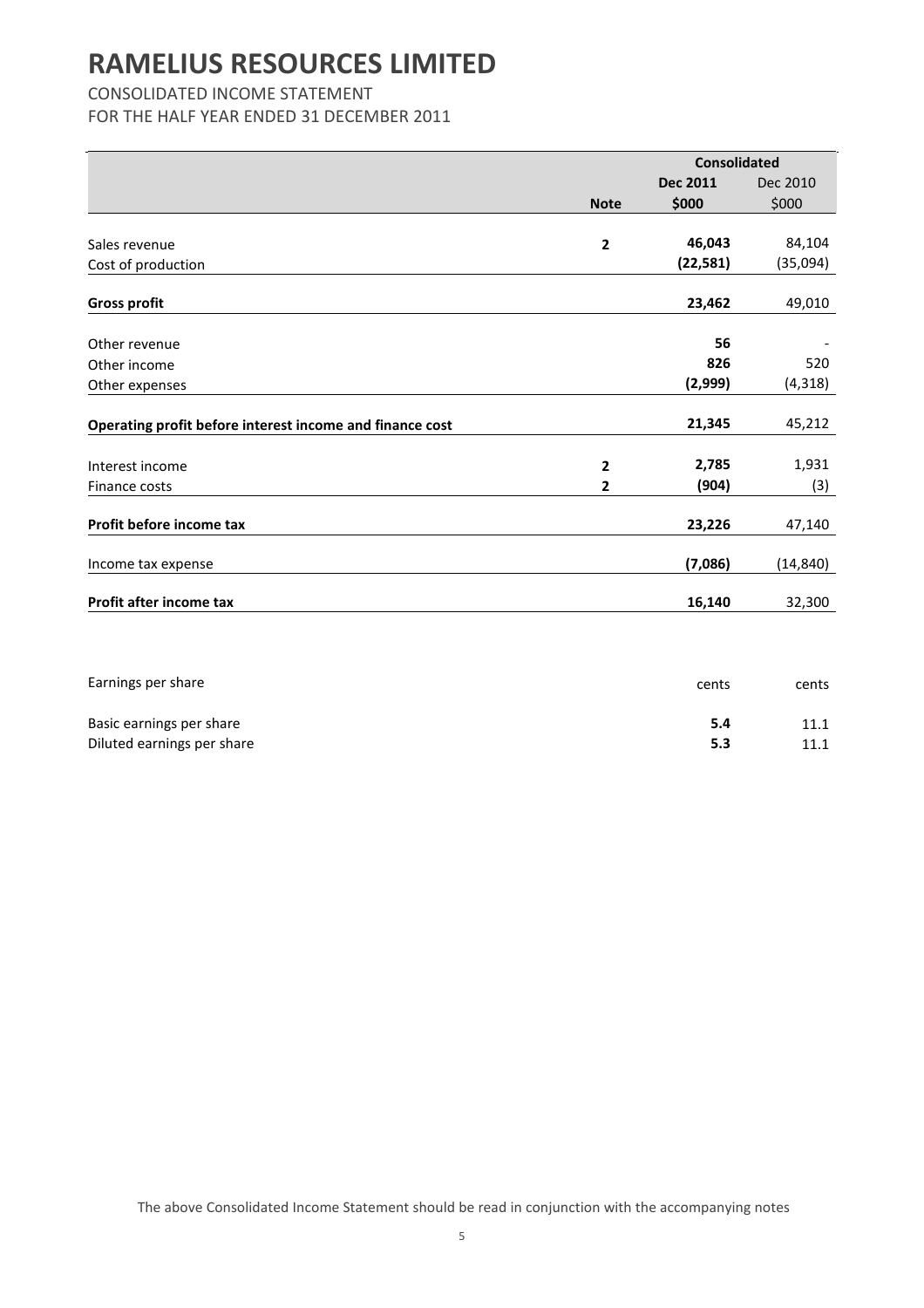## CONSOLIDATED STATEMENT OF COMPREHENSIVE INCOME

FOR THE HALF YEAR ENDED 31 DECEMBER 2011

|                                                       | <b>Consolidated</b> |          |
|-------------------------------------------------------|---------------------|----------|
|                                                       | <b>Dec 2011</b>     | Dec 2010 |
|                                                       | \$000               | \$000    |
| Profit after income tax                               | 16,140              | 32,300   |
| Other comprehensive income                            |                     |          |
| Net change in fair value of available-for-sale assets | 713                 |          |
| Foreign currency translation                          | 2                   |          |
| Other comprehensive income / (losses), net of tax     | 715                 |          |
| <b>Total comprehensive income</b>                     | 16,855              | 32,300   |

The above Consolidated Statement of Comprehensive Income should be read in conjunction with the accompanying notes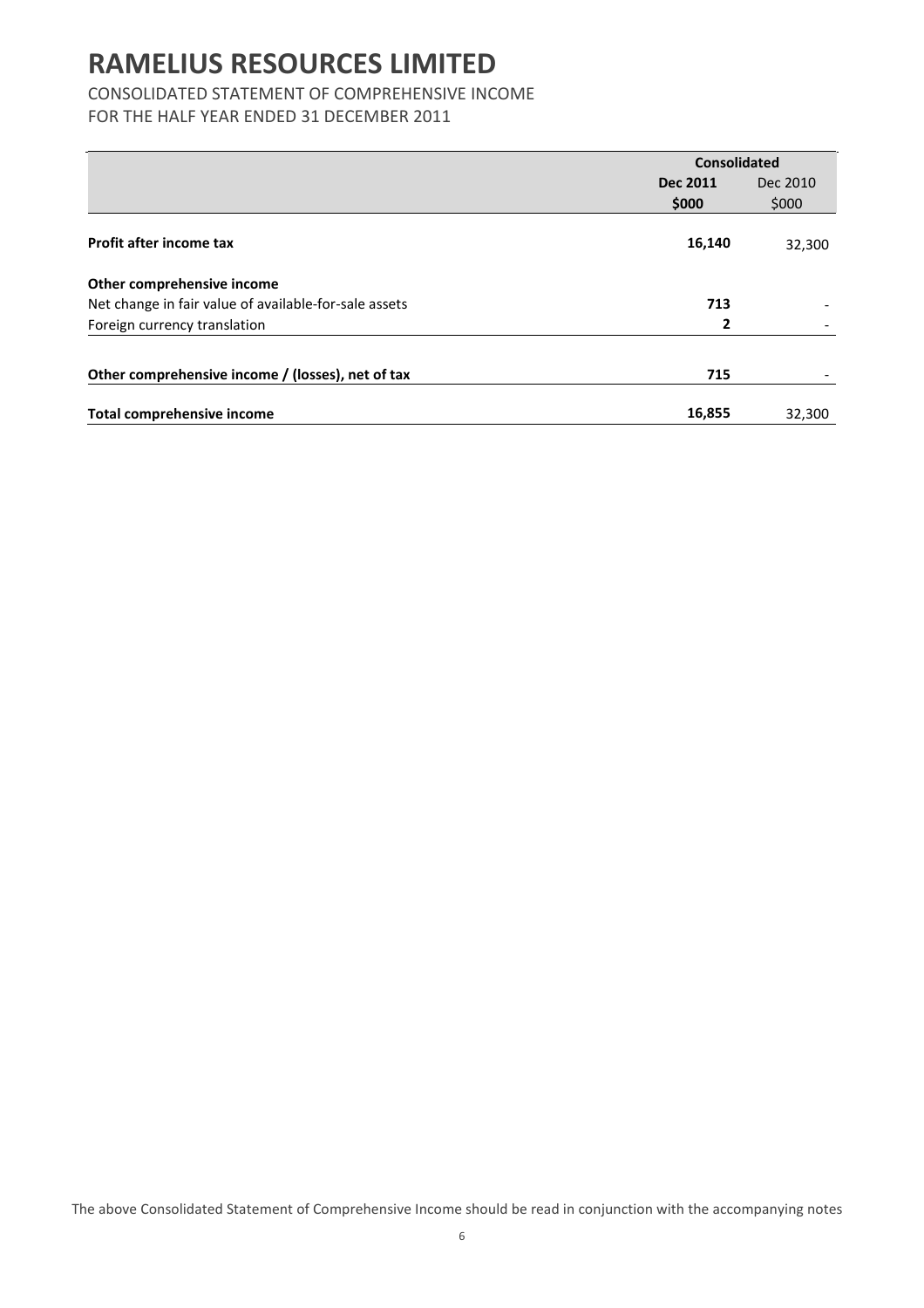CONSOLIDATED STATEMENT OF FINANCIAL POSITION

AS AT 31 DECEMBER 2011

|                                                   |             | <b>Consolidated</b> |          |
|---------------------------------------------------|-------------|---------------------|----------|
|                                                   |             | Dec 2011            | Jun 2011 |
|                                                   | <b>Note</b> | \$000               | \$000    |
|                                                   |             |                     |          |
| <b>Current assets</b>                             |             |                     |          |
| Cash and cash equivalents                         |             | 102,019             | 89,546   |
| Trade and other receivables                       |             | 5,838               | 3,536    |
| Inventories                                       |             | 16,476              | 14,085   |
| Derivative financial instruments                  |             | 1,550               |          |
| Other current assets                              |             | 334                 | 471      |
| <b>Total current assets</b>                       |             | 126,217             | 107,638  |
|                                                   |             |                     |          |
| <b>Non-current assets</b>                         |             |                     |          |
| Available-for-sale financial assets               | 4           | 8,386               | 421      |
| Property, plant, equipment and development assets | 3           | 141,135             | 98,779   |
| Exploration and evaluation expenditure            |             | 12,150              | 6,303    |
| Deferred tax assets                               |             | 7,112               | 6,067    |
|                                                   |             |                     |          |
| <b>Total non-current assets</b>                   |             | 168,783             | 111,570  |
|                                                   |             |                     |          |
| <b>Total assets</b>                               |             | 295,000             | 219,208  |
|                                                   |             |                     |          |
| <b>Current liabilities</b>                        |             |                     |          |
| Trade and other payables                          |             | 21,835              | 10,291   |
| Borrowings                                        | 5           | 915                 | 915      |
| Provisions                                        |             | 925                 | 698      |
| <b>Current tax liabilities</b>                    |             | 8,928               | 13,608   |
|                                                   |             |                     |          |
| <b>Total current liabilities</b>                  |             | 32,603              | 25,512   |
|                                                   |             |                     |          |
| <b>Non-current liabilities</b>                    |             |                     |          |
| Borrowings                                        | 5           | 3,782               | 4,239    |
| Provisions                                        |             | 19,187              | 18,408   |
| Deferred tax liabilities                          |             | 21,055              | 17,345   |
|                                                   |             |                     |          |
| <b>Total non-current liabilities</b>              |             | 44,024              | 39,992   |
|                                                   |             |                     |          |
| <b>Total liabilities</b>                          |             | 76,627              | 65,504   |
|                                                   |             |                     |          |
| <b>Net assets</b>                                 |             | 218,373             | 153,704  |
| <b>Equity</b>                                     |             |                     |          |
| Issued capital                                    | 7           | 112,698             | 65,301   |
| Reserves                                          |             | 3,375               | 2,243    |
| Retained earnings                                 |             | 102,300             | 86,160   |
|                                                   |             |                     |          |
| <b>Total equity</b>                               |             | 218,373             | 153,704  |
|                                                   |             |                     |          |

The above Consolidated Statement of Financial Position should be read in conjunction with the accompanying notes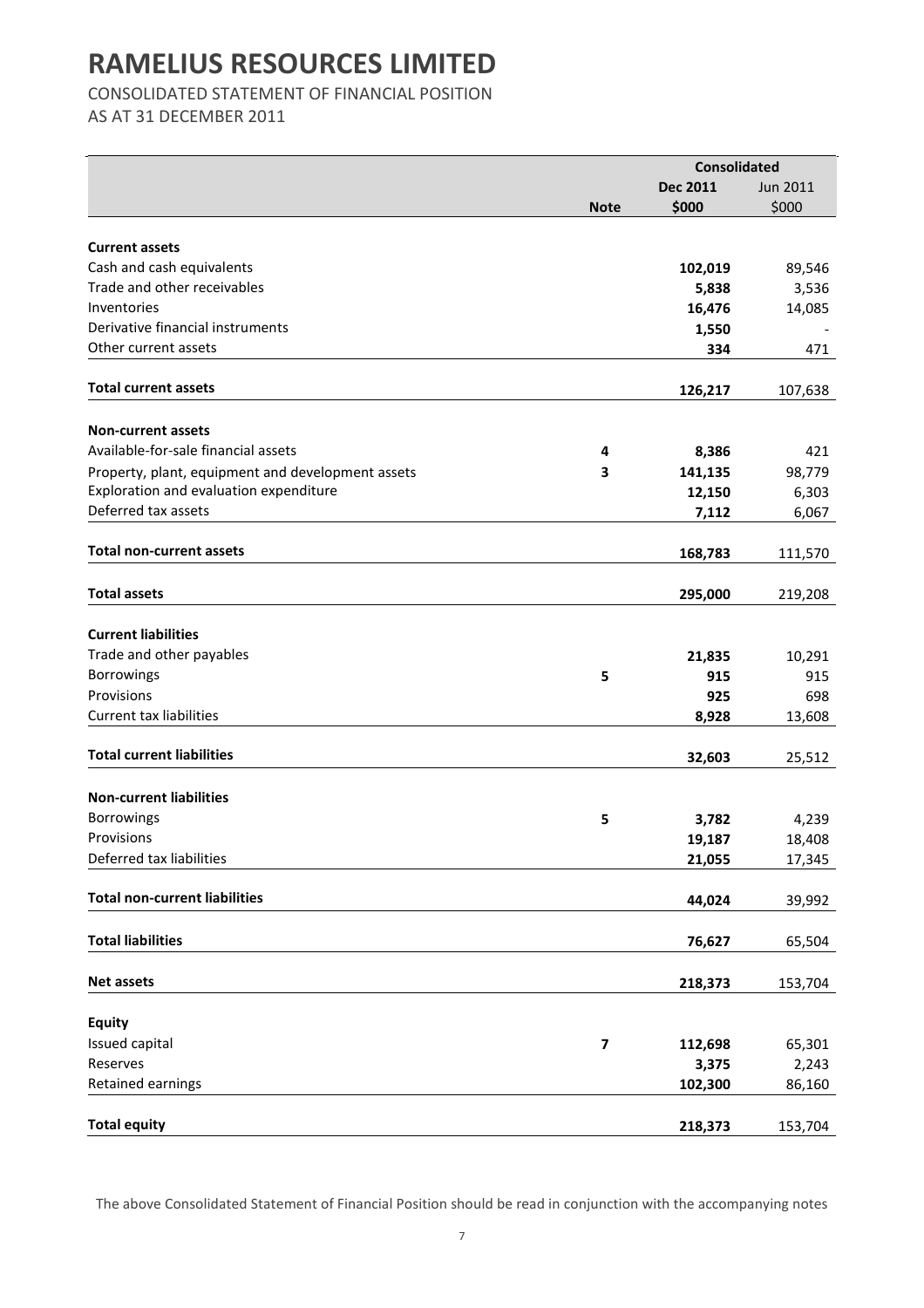### CONSOLIDATED STATEMENT OF CHANGES IN EQUITY FOR THE HALF YEAR ENDED 31 DECEMBER 2011

|                                 |               |                    |                | Foreign      |                          |                 |              |
|---------------------------------|---------------|--------------------|----------------|--------------|--------------------------|-----------------|--------------|
|                                 |               | <b>Share-based</b> | Available      | exchange     | Asset                    |                 |              |
|                                 | <b>Issued</b> | payment            | -for-sale      | translation  | revaluation              | <b>Retained</b> |              |
|                                 | capital       | reserve            | reserve        | reserve      | reserve                  | earnings        | <b>Total</b> |
|                                 | \$000         | \$000              | \$000          | \$000        | \$000                    | \$000           | \$000        |
|                                 |               |                    |                |              |                          |                 |              |
| Balance 1 July 2010             | 79,864        | 884                |                | 3            |                          | 29,587          | 110,338      |
|                                 |               |                    |                |              |                          |                 |              |
| Shares issued during the year   | 4             |                    |                |              |                          |                 | 4            |
| Share based payments            |               | 48                 |                |              |                          | $\overline{a}$  | 48           |
| Total comprehensive income      |               |                    |                |              |                          | 32,300          | 32,300       |
| Dividends paid                  |               |                    |                |              | $\overline{\phantom{0}}$ | (5,828)         | (5,828)      |
| Return of capital               | (14, 567)     |                    |                |              |                          |                 | (14, 567)    |
| <b>Balance 31 December 2010</b> | 65,301        | 932                | $\blacksquare$ | 3            |                          | 56,059          | 122,295      |
|                                 |               |                    |                |              |                          |                 |              |
| Balance 1 July 2011             | 65,301        | 1,589              | 17             | 3            | 634                      | 86,160          | 153,704      |
| Shares issued during the year   | 49,406        |                    |                |              |                          |                 | 49,406       |
| Share based payments            |               | 417                |                |              |                          |                 | 417          |
| Transaction costs net of tax    | (2,009)       |                    |                |              |                          |                 | (2,009)      |
| Total comprehensive income      |               |                    | 713            | $\mathbf{2}$ |                          | 16,140          | 16,855       |
| <b>Balance 31 December 2011</b> | 112,698       | 2,006              | 730            | 5            | 634                      | 102,300         | 218,373      |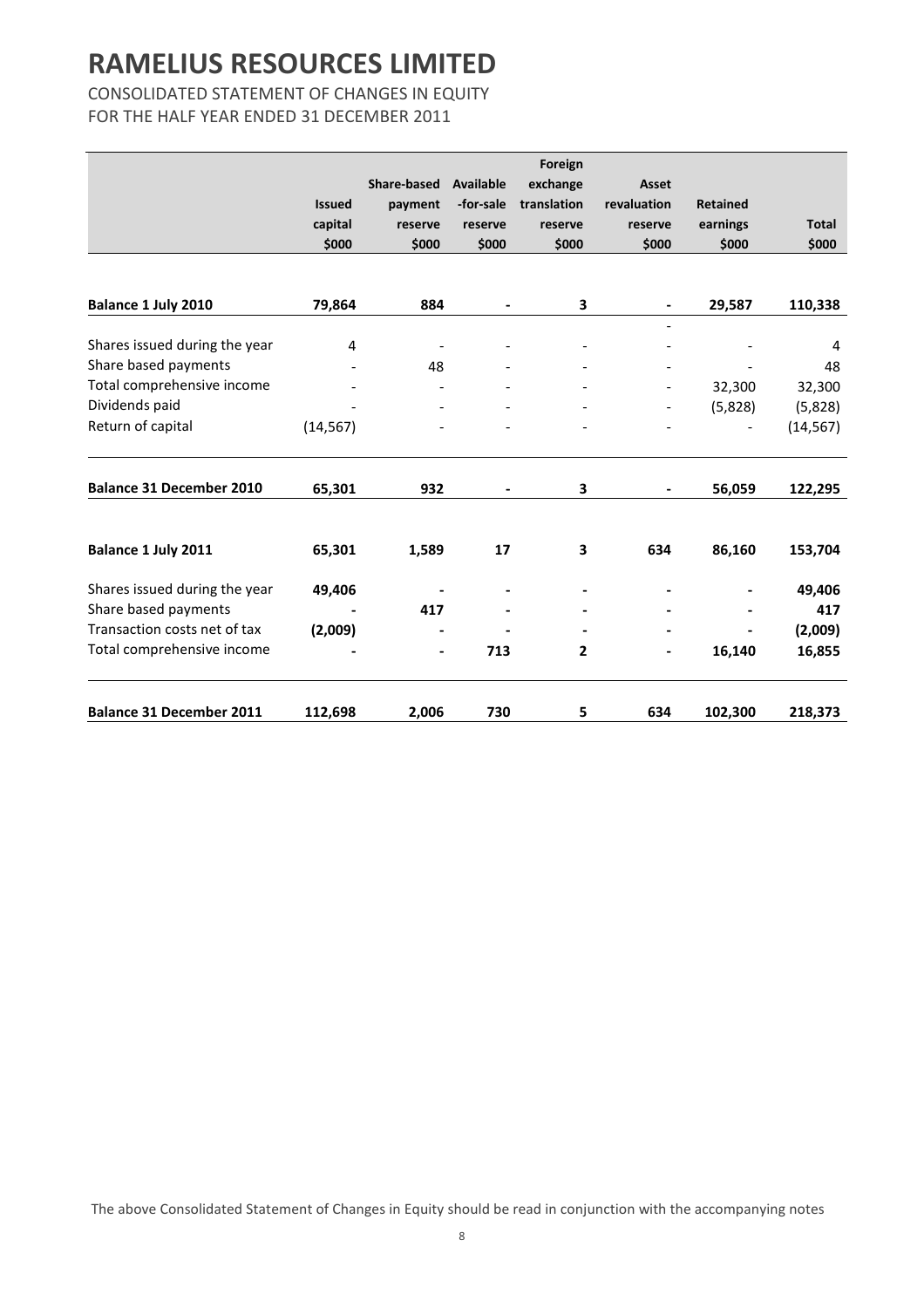### CONSOLIDATED STATEMENT OF CASH FLOWS

FOR THE HALF YEAR ENDED 31 DECEMBER 2011

|                                                         | <b>Consolidated</b> |           |
|---------------------------------------------------------|---------------------|-----------|
|                                                         | Dec 2011            | Dec 2010  |
|                                                         | \$000               | \$000     |
| Cash flows from operating activities                    |                     |           |
| Receipts from operations                                | 46,528              | 86,169    |
| Payments to suppliers and employees                     | (15, 223)           | (23, 134) |
| Interest received                                       | 3,163               | 1,447     |
| Income tax paid                                         | (8, 548)            |           |
| Net cash provided by operating activities               | 25,920              | 64,482    |
| Cash flows from investing activities                    |                     |           |
| Payments for property, plant, equipment and development | (44, 582)           | (1, 164)  |
| Payment for acquisition of subsidiary                   |                     | (37, 419) |
| Payments for available for sale financial assets        | (6, 944)            |           |
| Payments for mining tenements and exploration           | (5,868)             | (10,064)  |
| Proceeds from sale of mining tenements                  |                     |           |
| Net cash provided by/(used in) investing activities     | (57, 394)           | (48, 647) |
| Cash flows from financing activities                    |                     |           |
| Repayment of borrowings                                 | (457)               |           |
| Proceeds from issue of shares                           | 49,406              | 4         |
| Transaction costs from issue of shares                  | (2,749)             |           |
| Payments for hedge options                              | (2, 255)            |           |
| Payment of dividends                                    |                     | (5,829)   |
| Return of capital                                       |                     | (14, 567) |
| Net cash used in financing activities                   | 43,945              | (20, 392) |
| Net increase in cash held                               | 12,471              | (4, 557)  |
| Cash at beginning of the half year                      | 89,546              | 80,227    |
| Effects of exchange rate changes on cash held           | 2                   | (40)      |
| Cash at end of the half year                            | 102,019             | 75,630    |

The above Consolidated Statement of Cash Flows should be read in conjunction with the accompanying notes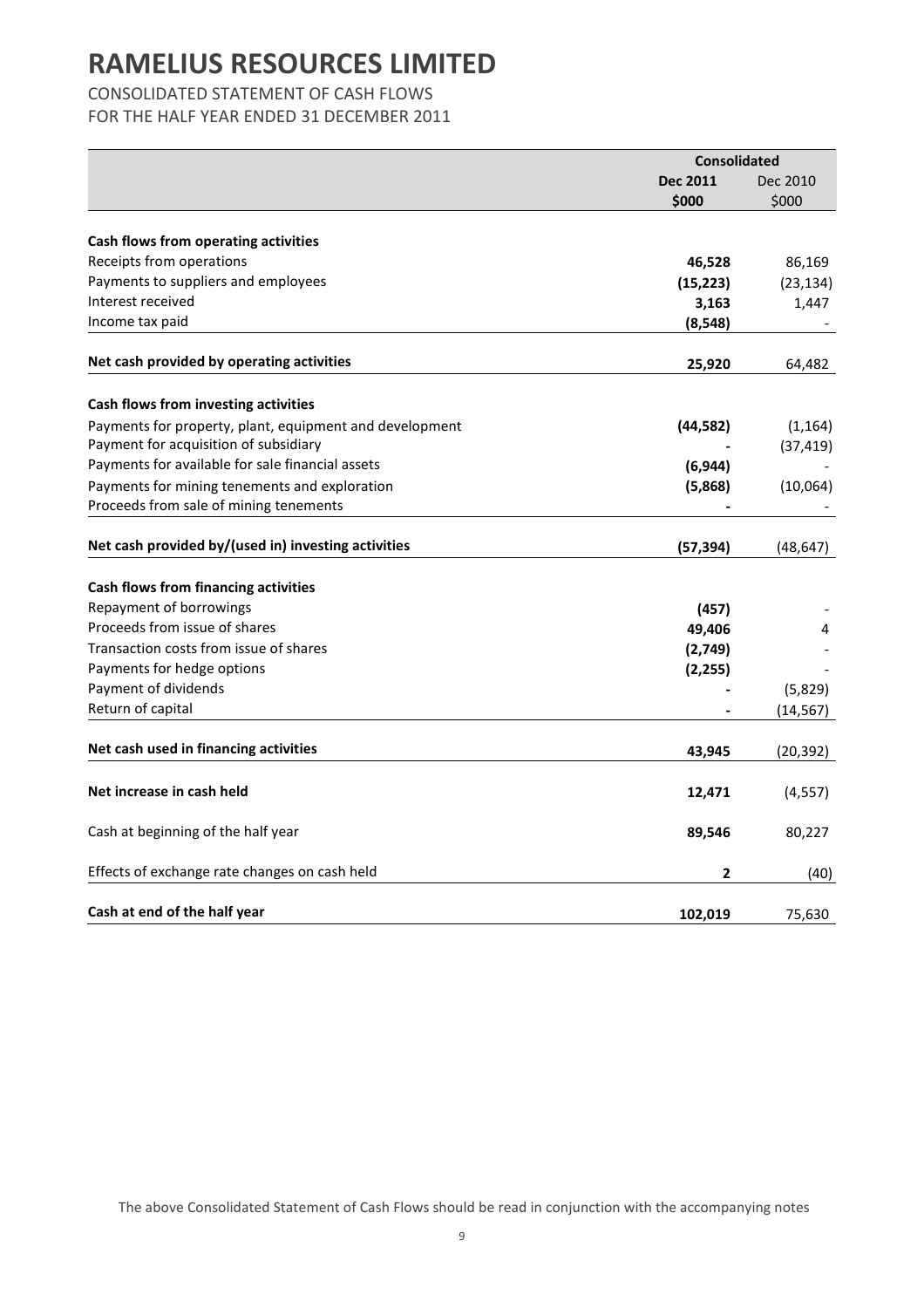NOTES TO THE CONSOLIDATED FINANCIAL STATEMENTS FOR THE HALF YEAR ENDED 31 DECEMBER 2011

## 1 Reporting Group

The condensed consolidated interim financial report for the half-year reporting period ended 31 December 2011 has been prepared in accordance with Accounting Standard AASB 134 Interim Financial Reporting and the Corporations Act 2001.

Compliance with Australian Accounting Standards ensures that the financial statements and notes comply with the International Financial Reporting Standards.

The consolidated interim financial report does not include all the notes of the type normally included in an annual financial report. Accordingly, this report is to be read in conjunction with the annual report for the year ended 30 June 2011 and any public announcements made by Ramelius Resources Limited during the interim period in accordance with the continuous disclosure requirements of the ASX Listing Rules.

The interim financial statements have been prepared in accordance with the accounting policies adopted in the Group's last annual financial statements for the year ended 30 June 2011, except for the adoption of Improvements to AASBs 2010 (2010 Improvements) as of 1 January 2011. The 2010 Improvements made several minor amendments to AASBs. The relevant amendments and their effects on the current period or prior periods are described below.

#### Amendments to AASB 134 Interim Financial Reporting

The amendments clarified certain disclosures relating to events and transactions that are significant to an understanding of changes in the Group's circumstances since the last annual financial statements. The Group's interim financial statements as of 31 December 2011 reflect these amended disclosure requirements, where applicable.

The accounting policies have been consistently applied by the entities in the Consolidated Group. With exception of the following, the accounting policies adopted are consistent with those of the previous financial year and corresponding interim reporting period:

### a) Deferred mining costs

### Mining costs

Mining costs incurred during the production stage of operations are deferred as part of determining the cost of inventories. This is generally the case where there are fluctuations in deferred mining costs over the life of the mine, and the effect is material. The amount of mining costs deferred is based on the ratio obtained by dividing the amount of waste mined by the quantity of gold ounces contained in the ore. Mining costs incurred in the period are deferred to the extent that the current period waste to contained gold ounce ratio exceeds the life-of-mine waste-to-ore (lifeof-mine) ratio. The life-of-mine ratio is based on economically recoverable reserves of the operation.

The life-of-mine ratio is a function of an individual mine's design and therefore changes to that design will generally result in changes to the ratio. Changes in other technical or economic parameters that impact reserves will also have an impact on the life-of-mine ratio even if they do not affect the mine's design. Changes to the life-of-mine ratio are accounted for prospectively.

In the production stage of some operations, further developments of the mine require a phase of unusually high overburden removal activity that is similar in nature to pre-production mine development. The costs of such unusually high overburden removal activity are deferred and charged against reported profits in subsequent periods on a unitof-production basis. The accounting treatment is consistent with that of overburden removal costs incurred during the development phase of a mine, before production commences.

Deferred mining costs that relate to the production phase of the operation are carried forward as part of 'development assets'. The release of deferred mining costs is included in site operating costs.

The annual financial report of the Group for the year ended 30 June 2011 is available from the Company's website at www.rameliusresources.com.au as announcements made by the Company to the ASX.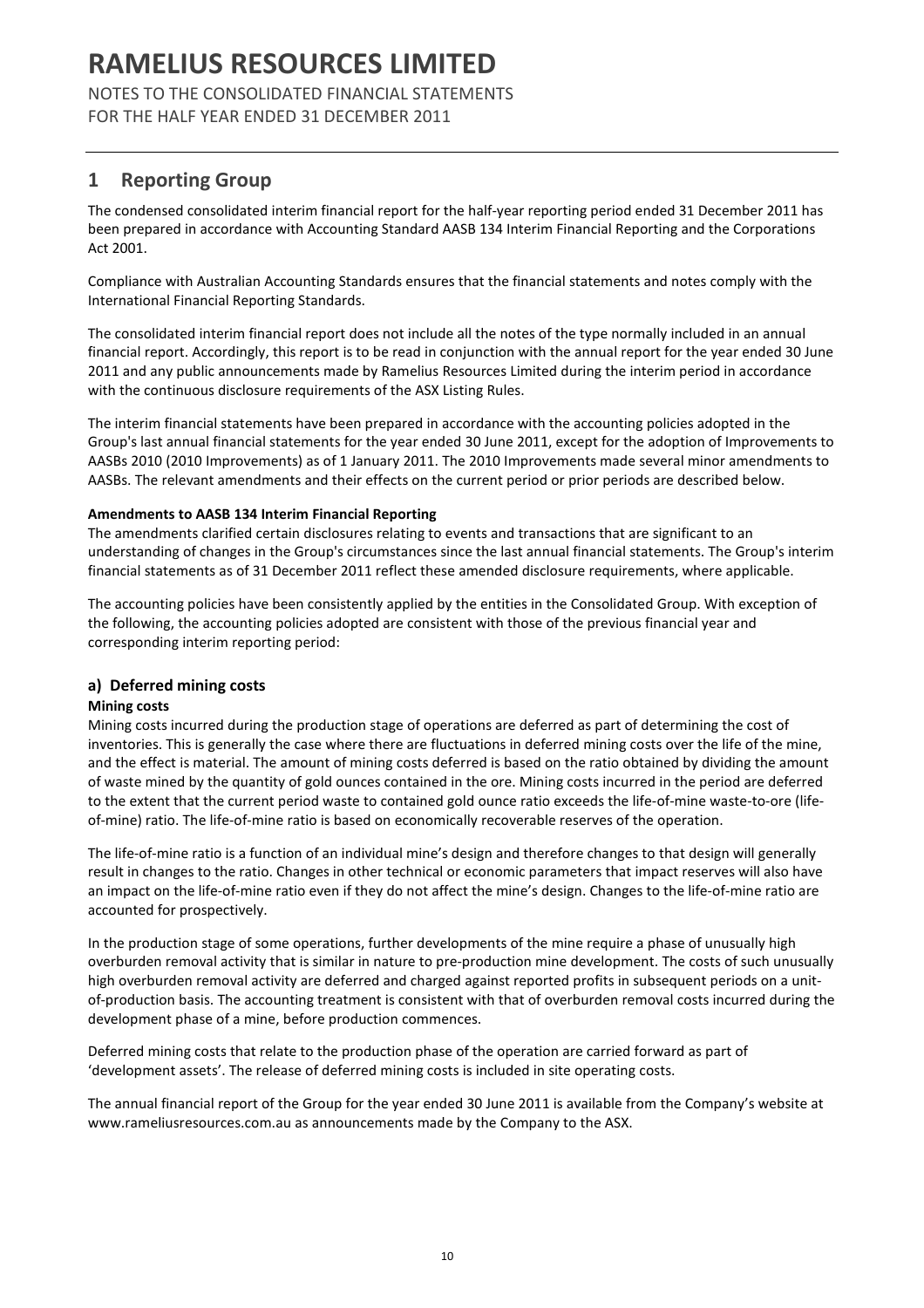## NOTES TO THE CONSOLIDATED FINANCIAL STATEMENTS

FOR THE HALF YEAR ENDED 31 DECEMBER 2011

|                                                                                                                                        | <b>Consolidated</b> |          |
|----------------------------------------------------------------------------------------------------------------------------------------|---------------------|----------|
|                                                                                                                                        | Dec 2011            | Dec 2010 |
|                                                                                                                                        | \$000               | \$000    |
| <b>Revenue and expenses</b><br>2                                                                                                       |                     |          |
|                                                                                                                                        |                     |          |
| Profit before tax includes the following revenue, income and expenses whose<br>disclosure is relevant in explaining group performance: |                     |          |
|                                                                                                                                        |                     |          |
| a) Sales revenue                                                                                                                       |                     |          |
| Gold sales                                                                                                                             | 45,799              | 83,665   |
| Silver sales                                                                                                                           |                     | 176      |
| Milling services                                                                                                                       | 244                 | 263      |
|                                                                                                                                        |                     |          |
| Total sales revenue                                                                                                                    | 46,043              | 84,104   |
| b) Net finance expenses/(income)                                                                                                       |                     |          |
| Interest and finance charges paid/payable                                                                                              | 4                   | 3        |
| Discount unwind on provisions/borrowings                                                                                               | 900                 |          |
| <b>Total finance costs</b>                                                                                                             | 904                 | 3        |
| Interest income                                                                                                                        | (2,785)             | (1,931)  |
|                                                                                                                                        |                     |          |
| Net finance expenses/(income)                                                                                                          | (1,881)             | (1,928)  |
| c) Profit before income tax includes the following specific expenses:                                                                  |                     |          |
| Diminution in value of gold hedge put options                                                                                          | 705                 | 3        |
| Inventory write-down                                                                                                                   | 2,374               |          |
|                                                                                                                                        |                     |          |
| 3<br>Property, plant, equipment and development assets                                                                                 |                     |          |
| (a) Property, plant and equipment                                                                                                      |                     |          |
| Properties at fair value                                                                                                               | 1,512               | 1,512    |
| Plant and equipment at cost                                                                                                            | 45,349              | 25,736   |
| Less accumulated depreciation                                                                                                          | (4, 230)            | (2,790)  |
|                                                                                                                                        |                     |          |
| Total property, plant and equipment                                                                                                    | 42,631              | 24,458   |
| Reconciliation - property, plant and equipment                                                                                         |                     |          |
| Balance at beginning of financial year                                                                                                 | 24,458              | 6,802    |
| Additions - through acquisition of subsidiary                                                                                          |                     | 4,271    |
| Additions - other                                                                                                                      | 19,620              | 13,973   |
| Revaluation                                                                                                                            |                     | 905      |
| Disposals                                                                                                                              | (7)                 | (363)    |
| Depreciation                                                                                                                           | (1, 440)            | (1, 130) |
|                                                                                                                                        |                     |          |
| Total property, plant and equipment                                                                                                    | 42,631              | 24,458   |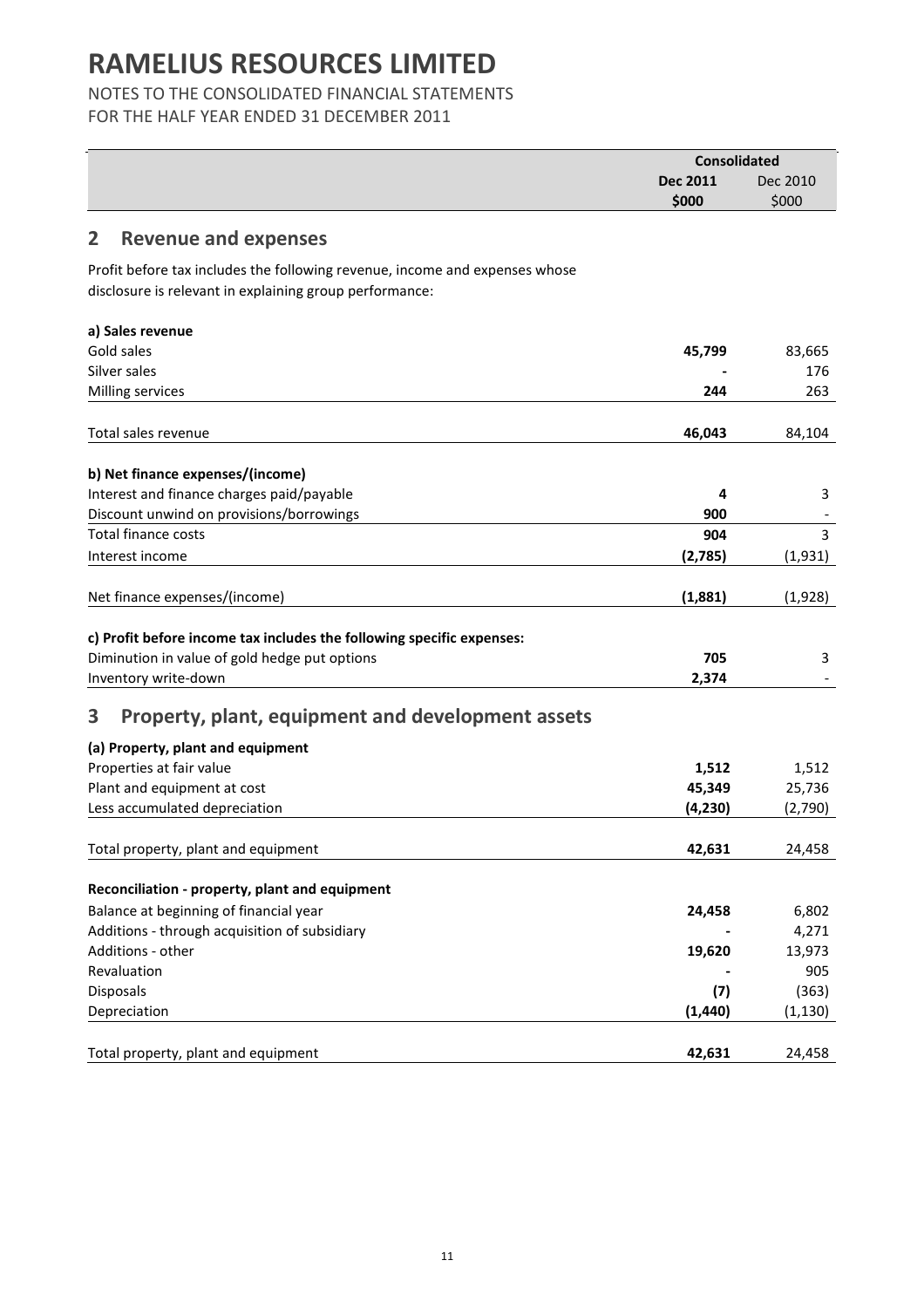## NOTES TO THE CONSOLIDATED FINANCIAL STATEMENTS

FOR THE HALF YEAR ENDED 31 DECEMBER 2011

|                                                      | <b>Consolidated</b> |                 |
|------------------------------------------------------|---------------------|-----------------|
|                                                      | <b>Dec 2011</b>     | <b>Jun 2011</b> |
|                                                      | \$000               | \$000           |
|                                                      |                     |                 |
| (b) Development assets                               |                     |                 |
| Development assets at cost                           | 143,961             | 119,077         |
| Less accumulated amortisation                        | (45,457)            | (44, 756)       |
|                                                      |                     |                 |
| Total development assets                             | 98,504              | 74,321          |
|                                                      |                     |                 |
| <b>Reconciliation - development assets</b>           |                     |                 |
| Balance at beginning of financial year               | 74,321              | 21,157          |
| Development cost additions                           | 7,925               | 5,091           |
| Deferred mining cost additions                       | 16,959              | 814             |
| Transfer from exploration and evaluation expenditure |                     | 68,452          |
| Amortisation                                         | (701)               | (21, 193)       |
|                                                      |                     |                 |
| Total development assets                             | 98,504              | 74,321          |
|                                                      |                     |                 |
| Total property, plant, equipment and development     | 141,135             | 98,779          |

### 4 Current financial assets at fair value

Available-for-sale assets represent shares in listed corporations at fair value at 31 December 2011. Available-for-sale assets are measured at fair value using the closing price on the reporting date as listed on the Australian Securities Exchange Limited (ASX). Available-for-sale financial assets are recognised as a Level 1 in the fair value hierarchy as defined under AASB 7 Financial Instruments: Disclosures. Available-for-sale assets at 31 December 2011 totalled \$8,385,644 with a fair value recognised through the available-for-sale investment reserve in the period of \$713,876.

### 5 Borrowings

| Current                           |       |       |
|-----------------------------------|-------|-------|
| Finance lease liability - secured | 915   | 915   |
|                                   |       |       |
| Non-current                       |       |       |
| Finance lease liability - secured | 3,782 | 4,239 |
|                                   |       |       |
| Total borrowings                  | 4,697 | 5,154 |
|                                   |       |       |

### Finance lease liability

The Group's lease liabilities represent deferred payments to the Mt Magnet mine camp contractor which are secured against the mine camp asset. In the event of default, the assets revert to the lessor.

### 6 Dividends and capital return

Dividend and capital return paid during the half-year.

| Fully franked dividend of 2 cents per share proposed on 26 November 2010, paid 17 |                          |        |
|-----------------------------------------------------------------------------------|--------------------------|--------|
| December 2010                                                                     | $\overline{\phantom{0}}$ | 5.828  |
| Capital return proposed on 5 May 2010 of 5 cents per share, paid 20 August 2010   | $\overline{\phantom{0}}$ | 14.567 |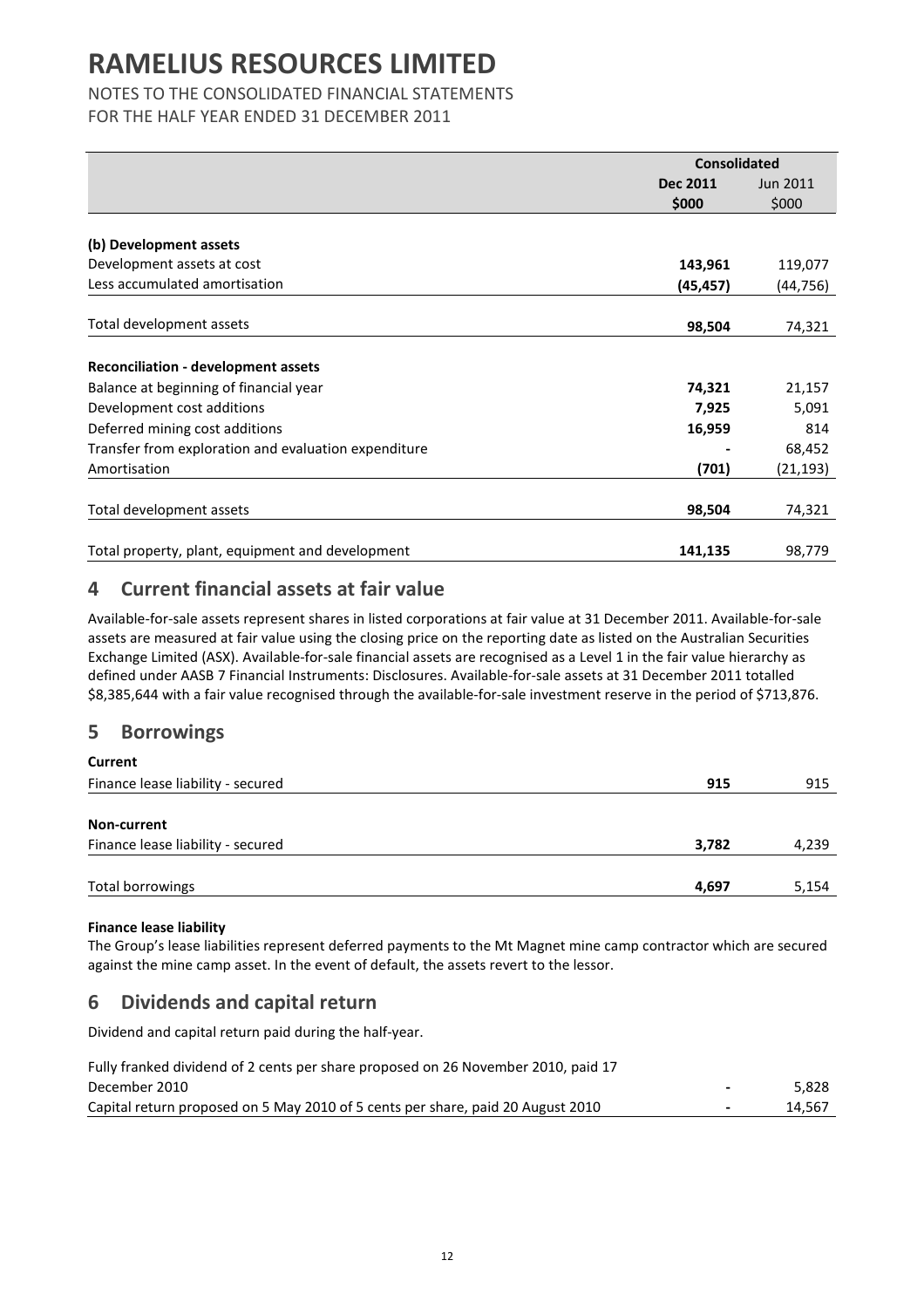NOTES TO THE CONSOLIDATED FINANCIAL STATEMENTS FOR THE HALF YEAR ENDED 31 DECEMBER 2011

## 7 Equity securities issued

|                                                              | Number of     |           |
|--------------------------------------------------------------|---------------|-----------|
| a) Ordinary shares                                           | <b>Shares</b> | \$000     |
| Issued fully paid ordinary shares at 30 June 2010            | 291,342,923   | 79,864    |
| Exercise of options at \$1.50 per share                      | 2,362         | 4         |
| Issue of shares resulting from vesting of performance rights | 450,000       |           |
| Issue of shares under employee share acquisition plan        | 72,520        |           |
| Return of capital of 5 cents per share                       |               | (14, 567) |
| Issued fully paid ordinary shares at 30 June 2011            | 291,867,805   | 65,301    |
| Issue of shares resulting from share purchase plan           | 8,179,246     | 9,406     |
| Issue of shares resulting from share placement               | 34,782,608    | 40,000    |
| Issue of shares under employee performance rights plan       | 1,040,000     |           |
| Less cost of share issues (net of tax)                       |               | (2,009)   |
| Issued fully paid ordinary shares at 31 December 2011        | 335,869,659   | 112,698   |

## 8 Contingent liabilities

Other than as follows, there have been no material changes to contingent liabilities since 30 June 2011.

The Company has agreed to purchase from Beacon Minerals Limited, an 80% interest in Mining Lease 77/1254 near Lake Barlee (WA) which contains the Barlee Gold Resource for \$4m in cash plus a staged royalty payment. The purchase is subject to approvals under which the ASX Listing Rules (including Beacon Minerals Limited shareholders' approval), Mining Act approvals and other standard conditions precedent apply. These obligations are not provided for in the financial report.

## 9 Events subsequent to balance date

Other than the items detailed below, there has not arisen in the interval between 31 December 2011 and the date of this report any item, transaction or event of a material and unusual nature likely, in the opinion of the directors of the Company, to affect significantly the operations of the Consolidated Group, the results of those operations, or the state of affairs of the Consolidated Group, in future years.

The Group signed an agreement to purchase 100% of Terrain Minerals Limited's Coogee gold deposit located near Kambalda in Western Australia. Consideration for this acquisition is \$900,000.

The Group signed a letter of intent to purchase the Vivien gold deposit from Agnew Gold Mining Company, a subsidiary of Gold Fields Limited. The acquisition of the gold deposit which is located west of Leinster in Western Australia is subject to completion of formal agreements and consents from relevant government authorities. The consideration for the purchase is \$10 million cash and a production royalty.

An agreement was signed with Breakaway Resources Limited to purchase various exploration, prospecting and mining tenements located in the West Kambalda region of Western Australia and immediately north of the Wattle Dam gold mine. Consideration for the acquisition is \$300,000 cash and a royalty of 1.5% on the net smelter return on all minerals other than nickel.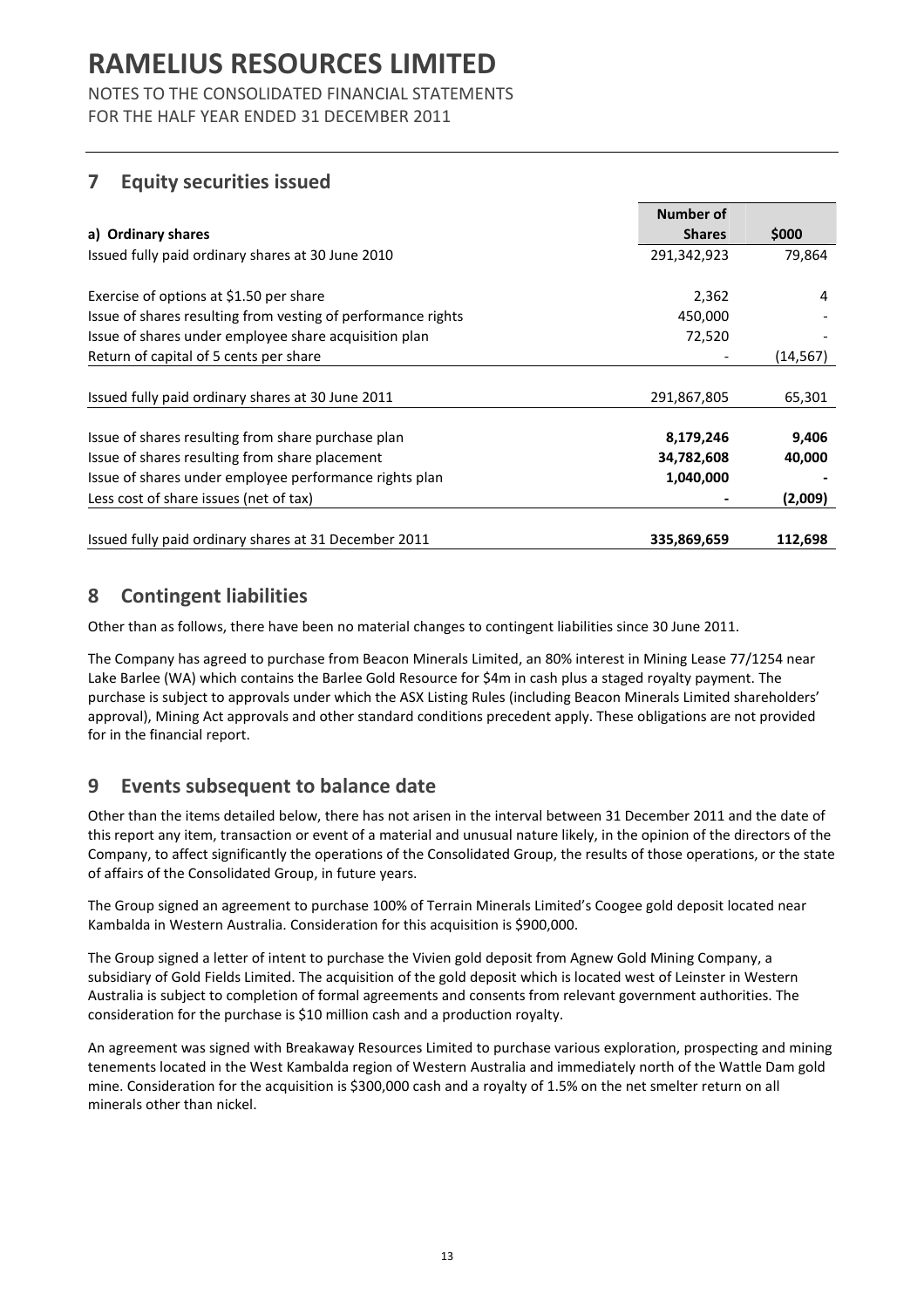NOTES TO THE CONSOLIDATED FINANCIAL STATEMENTS FOR THE HALF YEAR ENDED 31 DECEMBER 2011

## 10 Operating Segments

| <b>Segment Performance</b> | <b>Exploration</b> |                          | <b>Mining and Milling</b> |           | <b>Total</b>    |           |
|----------------------------|--------------------|--------------------------|---------------------------|-----------|-----------------|-----------|
|                            | <b>Dec 2011</b>    | Dec 2010                 | <b>Dec 2011</b>           | Dec 2010  | <b>Dec 2011</b> | Dec 2010  |
|                            | \$000              | \$000                    | \$000                     | \$000     | \$000           | \$000     |
| <b>Segment revenue</b>     |                    |                          |                           |           |                 |           |
| Sales revenue              |                    |                          | 46,043                    | 84,104    | 46,043          | 84,104    |
| <b>Segment results</b>     |                    |                          |                           |           |                 |           |
| Gross segment result       |                    |                          |                           |           |                 |           |
| before amortisation and    |                    |                          | 24,282                    | 67,435    | 24,282          | 67,435    |
| impairment                 |                    |                          |                           |           |                 |           |
| Amortisation cost          |                    |                          | (820)                     | (18, 426) | (820)           | (18, 426) |
| Impairment cost            |                    | $\overline{\phantom{0}}$ |                           |           |                 |           |
|                            |                    |                          | 23,462                    | 49,009    | 23,462          | 49,009    |
| Interest income            |                    |                          |                           |           | 2,785           | 1,931     |
| Other revenue              |                    |                          |                           |           | 56              | 520       |
| Other income               |                    |                          |                           |           | 826             |           |
| Finance cost               |                    |                          |                           |           | (904)           | (3)       |
| Other expenses             |                    |                          |                           |           | (2,999)         | (4, 318)  |
|                            |                    |                          |                           |           |                 |           |
| Profit before income tax   |                    |                          |                           |           | 23,226          | 47,139    |

|                                   |             | Mining and     |         |
|-----------------------------------|-------------|----------------|---------|
| <b>Movement in segment assets</b> | Exploration | <b>Milling</b> | Total   |
|                                   |             |                |         |
| Opening balance 1 July 2011       | 6,799       | 112,359        | 119,158 |
| Movement during the period        | 5.736       | 45.359         | 51,095  |
| Closing balance 31 December 2011  | 12,535      | 157.718        | 170.253 |

| <b>Segment Assets</b>                        | <b>Exploration</b> |          | <b>Mining and Milling</b> |          | <b>Total</b> |          |
|----------------------------------------------|--------------------|----------|---------------------------|----------|--------------|----------|
|                                              | Dec 2011           | Jun 2011 | Dec 2011                  | Jun 2011 | Dec 2011     | Jun 2011 |
|                                              | \$000              | \$000    | \$000                     | \$000    | \$000        | \$000    |
|                                              |                    |          |                           |          |              |          |
| Segment assets                               | 12,535             | 6,799    | 157,718                   | 112,359  | 170,253      | 119,158  |
| Total unallocated assets                     |                    |          |                           |          |              |          |
| - Cash and cash equivalents                  |                    |          |                           |          | 102.019      | 89,546   |
| - Trade and other receivables                |                    |          |                           |          | 6,804        | 3,768    |
| - Available-for-sale financial asset         |                    |          |                           |          | 8,386        | 421      |
| - Property, plant, equipment and development |                    |          |                           |          | 426          | 248      |
| - Deferred tax assets                        |                    |          |                           |          | 7,112        | 6,067    |
|                                              |                    |          |                           |          |              |          |
| Total consolidated assets                    |                    |          |                           |          | 295,000      | 219,208  |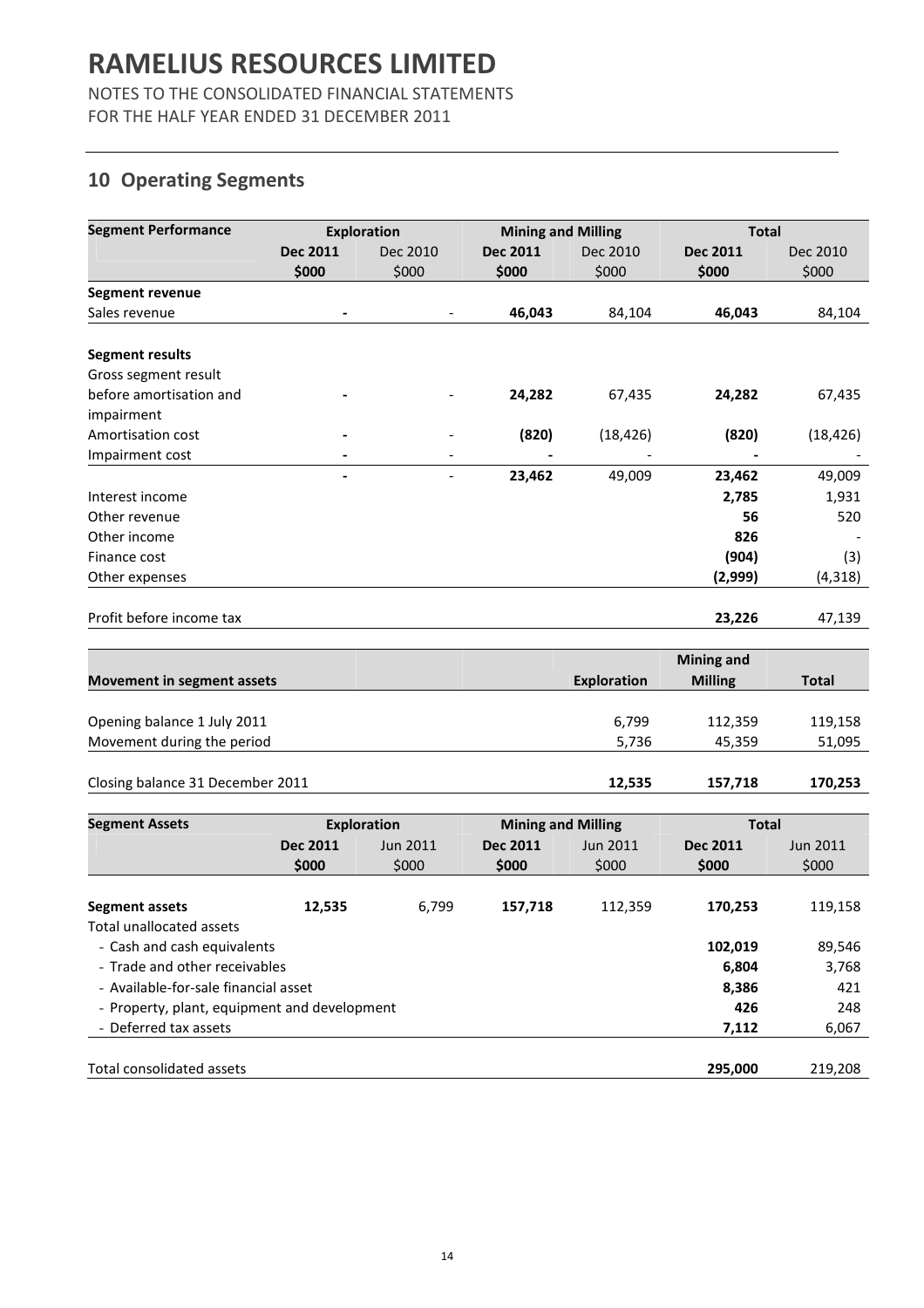NOTES TO THE CONSOLIDATED FINANCIAL STATEMENTS FOR THE HALF YEAR ENDED 31 DECEMBER 2011

## 11 Related Parties

With the exception of the following matter, there have been no significant changes to the related party arrangements as previously disclosed in the 30 June 2011 Annual Financial Report.

The Company leases a property in Adelaide, SA on an arm's length basis from a related party of director Mr R M Kennedy at a cost of \$6,968 per month. The current lease agreement is due to expire on 30 November 2014.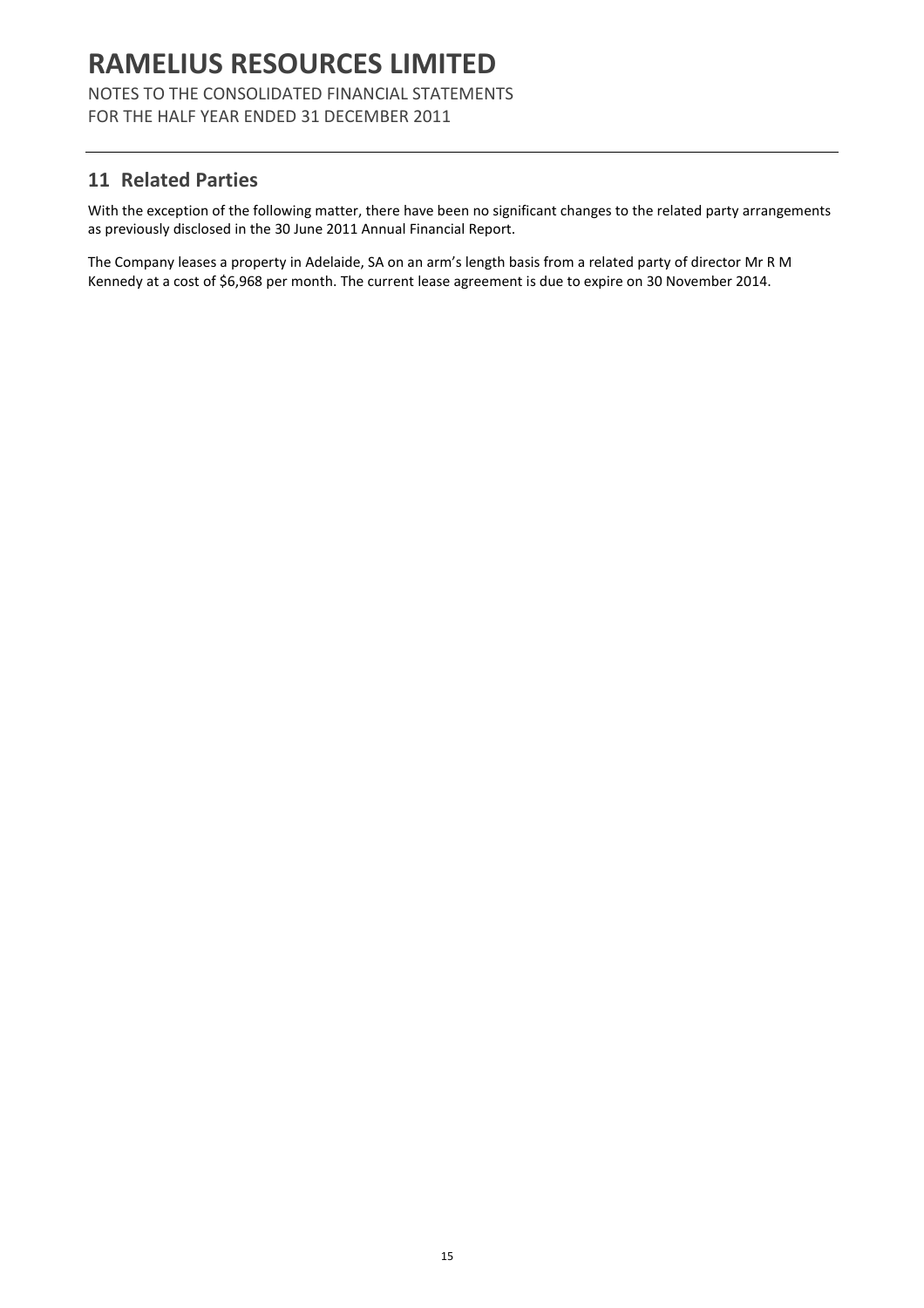DIRECTORS' DECLARATION

FOR THE HALF YEAR ENDED 31 DECEMBER 2011

## Directors' declaration

The Directors of Ramelius Resources Limited declare that:

- (a) the half-year financial statements and notes, set out on pages 5 to 15, are in accordance with the Corporations Act 2001, including:
	- giving a true and fair view of the financial position of the Consolidated Group as at 31 December  $(i)$ 2011 and of its performance for the half-year ended on that date; and
	- (ii) complying with Accounting Standard AASB 134: Interim Financial Reporting; and
- (b) in the opinion of the Directors there are reasonable grounds to believe that the Consolidated Group will be able to pay its debts as and when they become due and payable.

This declaration is made in accordance with a resolution of the directors:

Robert Michael Kennedy Chairman Adelaide 27 February 2012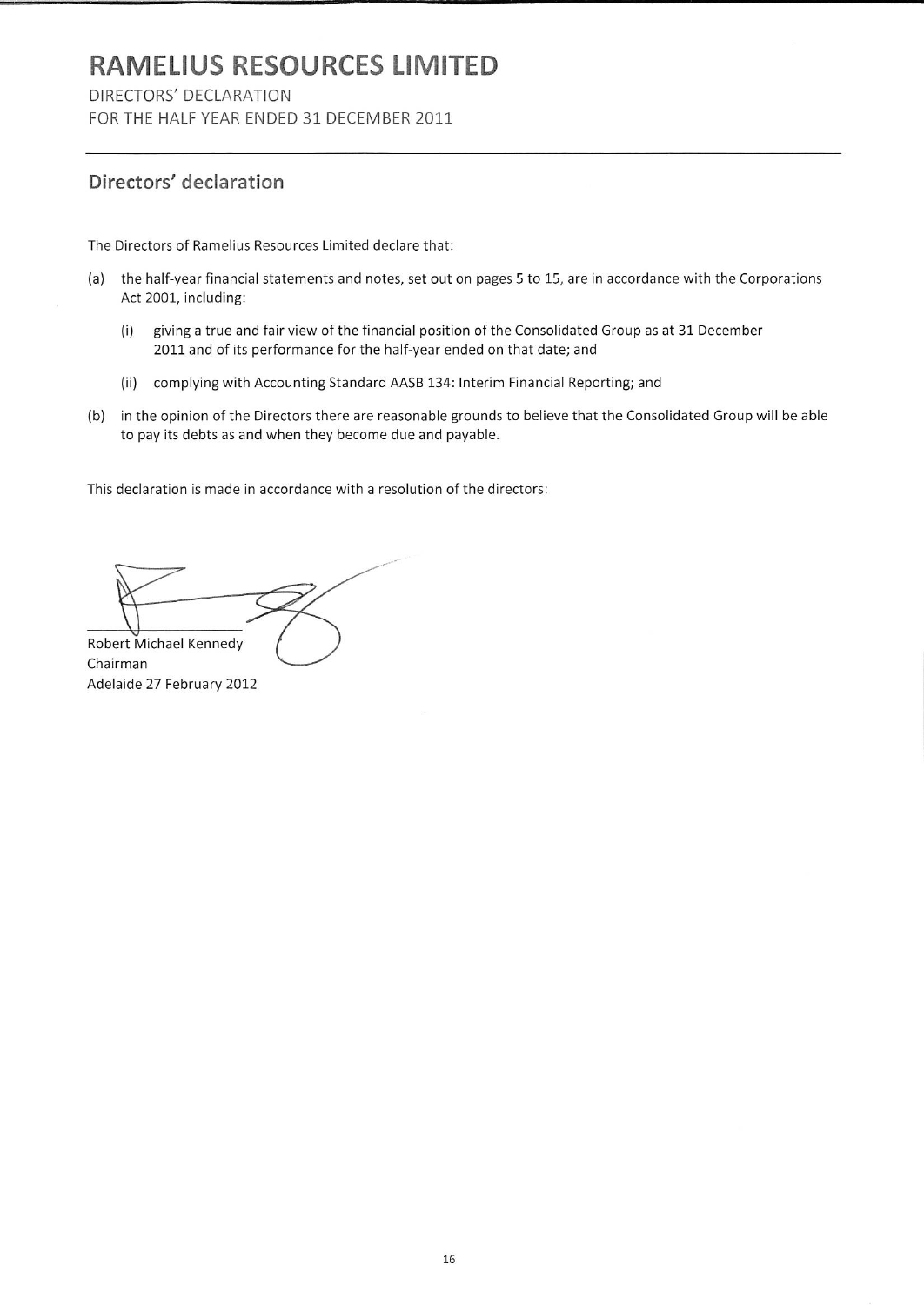

Level 1, 67 Greenhill Rd Wayville SA 5034 GPO Box 1270 Adelaide SA 5001 **T** 61 8 8372 6666 **F** 61 8 8372 6677 **E** info.sa@au.gt.com **W** www.grantthornton.com.au

### INDEPENDENT AUDITOR'S REVIEW REPORT TO THE MEMBERS OF RAMELIUS RESOURCES LIMITED

We have reviewed the accompanying half-year financial report of Ramelius Resources Limited ("Company"), which comprises the consolidated financial statements being the statement of financial position as at 31 December 2011, and the statement of comprehensive income, statement of changes in equity and statement of cash flows for the half-year ended on that date, a statement of accounting policies, other selected explanatory notes and the directors' declaration of the consolidated entity, comprising both the Company and the entities it controlled at the half-year's end or from time to time during the half-year.

#### Directors' responsibility for the half-year financial report

The directors of the Company are responsible for the preparation and fair presentation of the half-year financial report in accordance with Australian Accounting Standards (including the Australian Accounting Interpretations) and the Corporations Act 2001. This responsibility includes establishing and maintaining internal controls relevant to the preparation and fair presentation of the half-year financial report that is free from material misstatement, whether due to fraud or error; selecting and applying appropriate accounting policies; and making accounting estimates that are reasonable in the circumstances.

#### Auditor's responsibility

Our responsibility is to express a conclusion on the consolidated half-year financial report based on our review. We conducted our review in accordance with the Auditing Standard on Review Engagements ASRE 2410: Review of a Financial Report Performed by the Independent Auditor of the Entity, in order to state whether, on the basis of the procedures described, we have become aware of any matter that makes us believe that the financial report is not in accordance with the Corporations Act 2001 including giving a true and fair view of the consolidated entity's financial position as at 31 December 2011 and its performance for the half-year ended on that date; and complying with Accounting Standard AASB 134: Interim Financial Reporting and the Corporations Regulations 2001. As the auditor of Ramelius Resources Limited, ASRE 2410 requires that we comply with the ethical requirements relevant to the audit of the annual financial report.

Grant Thornton South Australian Partnership ABN 27 244 906 724

a subsidiary or related entity of Grant Thornton Australia Ltd ABN 41 127 556 389

Grant Thornton Australia Limited is a member firm within Grant Thornton International Ltd. Grant Thornton International Ltd and the member firms are not a worldwide partnership. Grant Thornton Australia Limited, together with its subsidiaries and related entities, delivers its services independently in Australia.